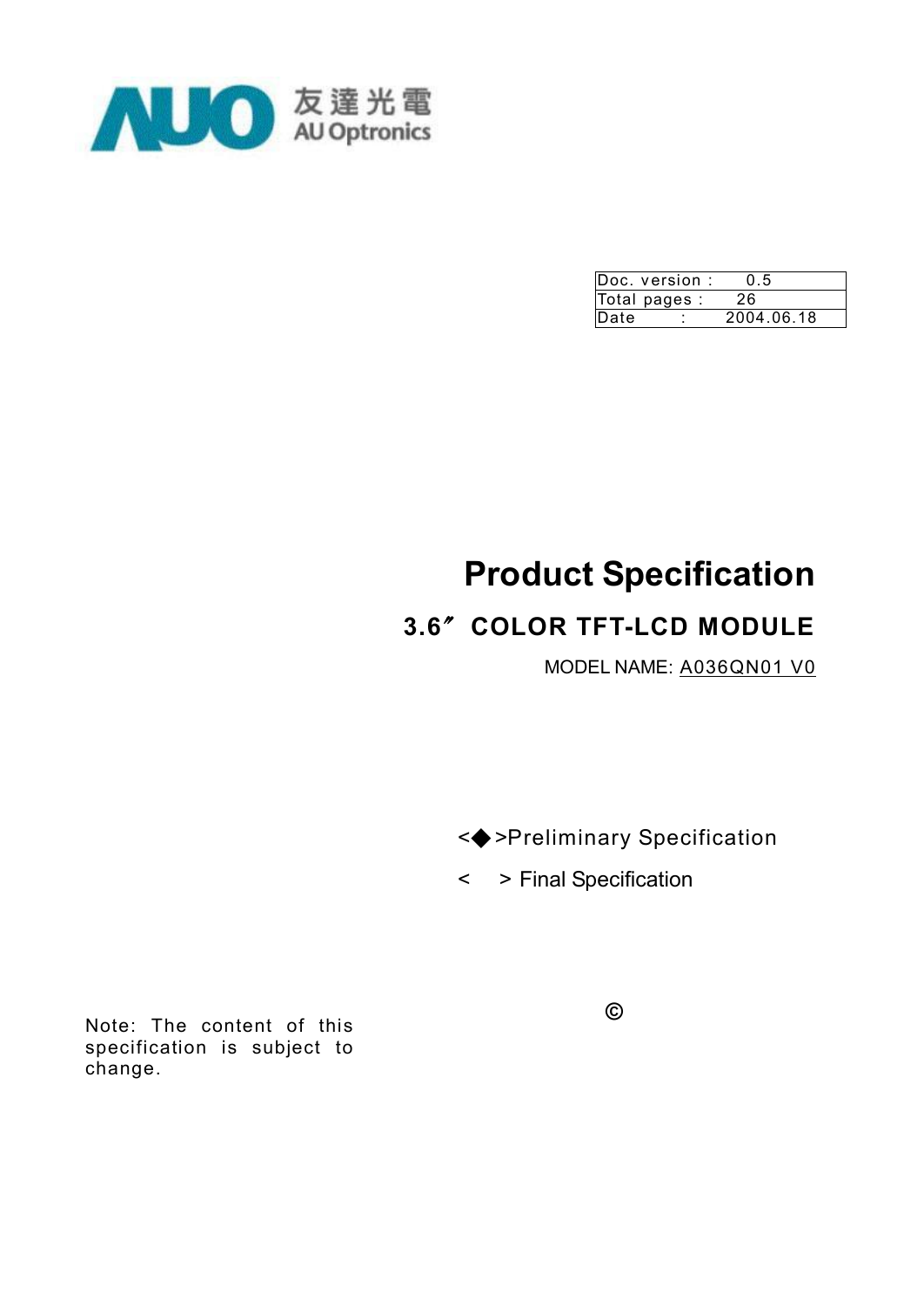

| Version |      |
|---------|------|
| Page    | 1/26 |

## Record of Revision

| Version | <b>Revise Date</b> | Page                          | Content                                                                                                                                                                                                                                                    |
|---------|--------------------|-------------------------------|------------------------------------------------------------------------------------------------------------------------------------------------------------------------------------------------------------------------------------------------------------|
| 0       | 12/Feb/2004        |                               | First draft.                                                                                                                                                                                                                                               |
| 0.1     | 25/Feb/2004        | 11                            | Add a note "DCLK Tr and Tf is defined at 10%~90%" and a refer<br>figure                                                                                                                                                                                    |
| 0.2     | 1/Mar/2004         | $\overline{7}$                | Correct Note4 text from "SEL0=Low, SEL1=High,<br>SEL0=Low" to "SEL0=Low, SEL1=High, SEL2=Low"                                                                                                                                                              |
| 0.3     | 4/May/2004         | $5-6$<br>23-25                | 1) Point out optional V <sub>GH</sub> , V <sub>GL</sub> and LED backlight driving circuit in<br>FPC pin assignment.<br>2) Provide suggested application circuit for private power supply<br>of V <sub>GH</sub> , V <sub>GL</sub> and LED backlight driving |
|         |                    | $\overline{7}$                | Provide definition and suggestion of select pin in<br>Note 4 and Note 5.                                                                                                                                                                                   |
| 0.4     | 19/May/2004        | 4                             | Correct dot pitch.                                                                                                                                                                                                                                         |
| 0.5     | 18/Jun/2004        | $\overline{7}$<br>10<br>23-26 | Modify "SEL2" setting in Note 4, from "Low (or 0)" to N/C<br>Modify "Current consumption" table.<br>Modify application circuits. (it is effictive after 07/15/2004Y)                                                                                       |
|         |                    |                               |                                                                                                                                                                                                                                                            |
|         |                    |                               |                                                                                                                                                                                                                                                            |
|         |                    |                               |                                                                                                                                                                                                                                                            |
|         |                    |                               |                                                                                                                                                                                                                                                            |
|         |                    |                               |                                                                                                                                                                                                                                                            |
|         |                    |                               |                                                                                                                                                                                                                                                            |
|         |                    |                               |                                                                                                                                                                                                                                                            |
|         |                    |                               |                                                                                                                                                                                                                                                            |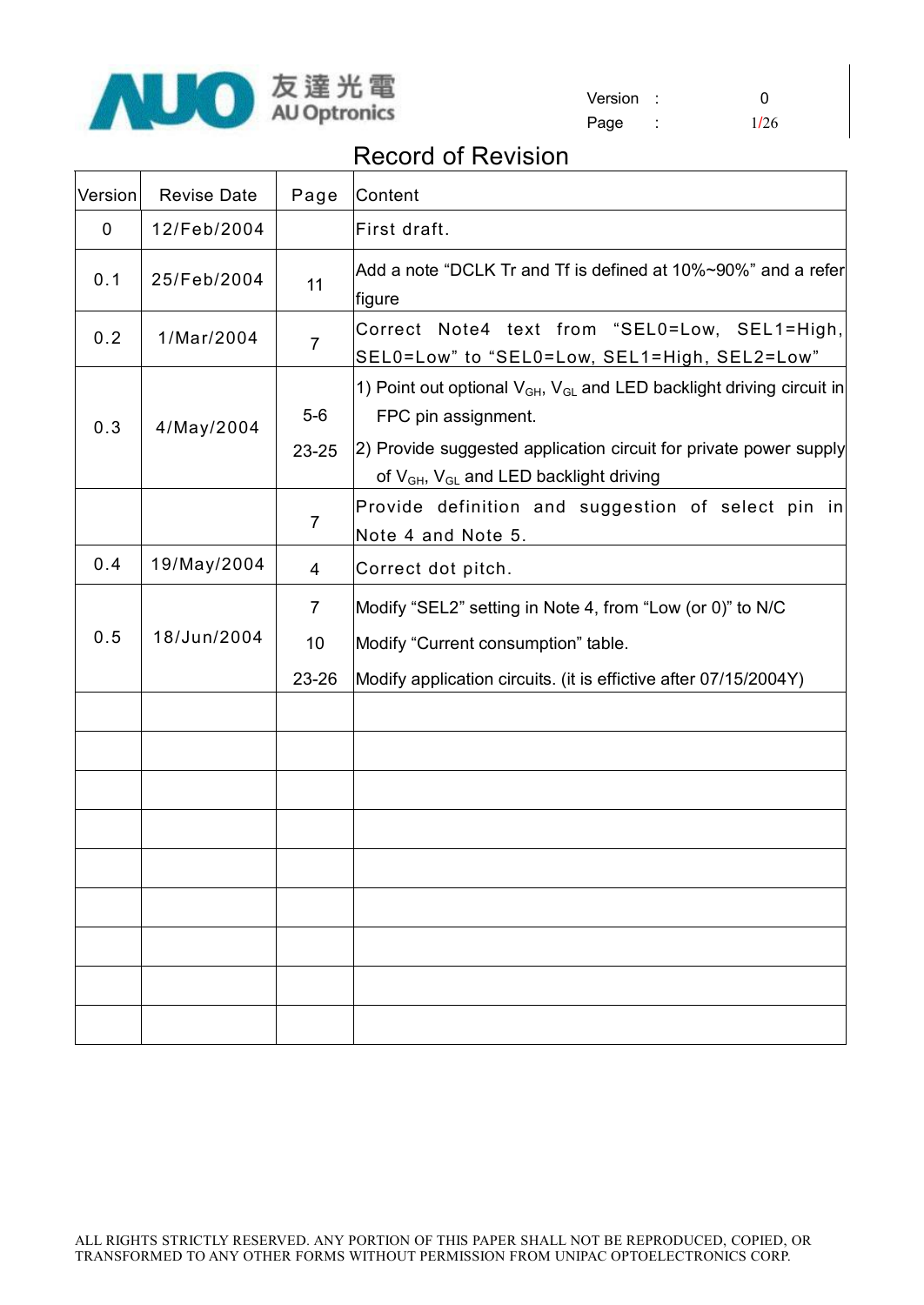

| Version |        | 0    |
|---------|--------|------|
| Page    | ٠<br>٠ | 2/26 |

## **Contents:**

|  | <b>P10</b> |
|--|------------|
|  |            |
|  |            |
|  |            |
|  |            |
|  |            |
|  |            |
|  |            |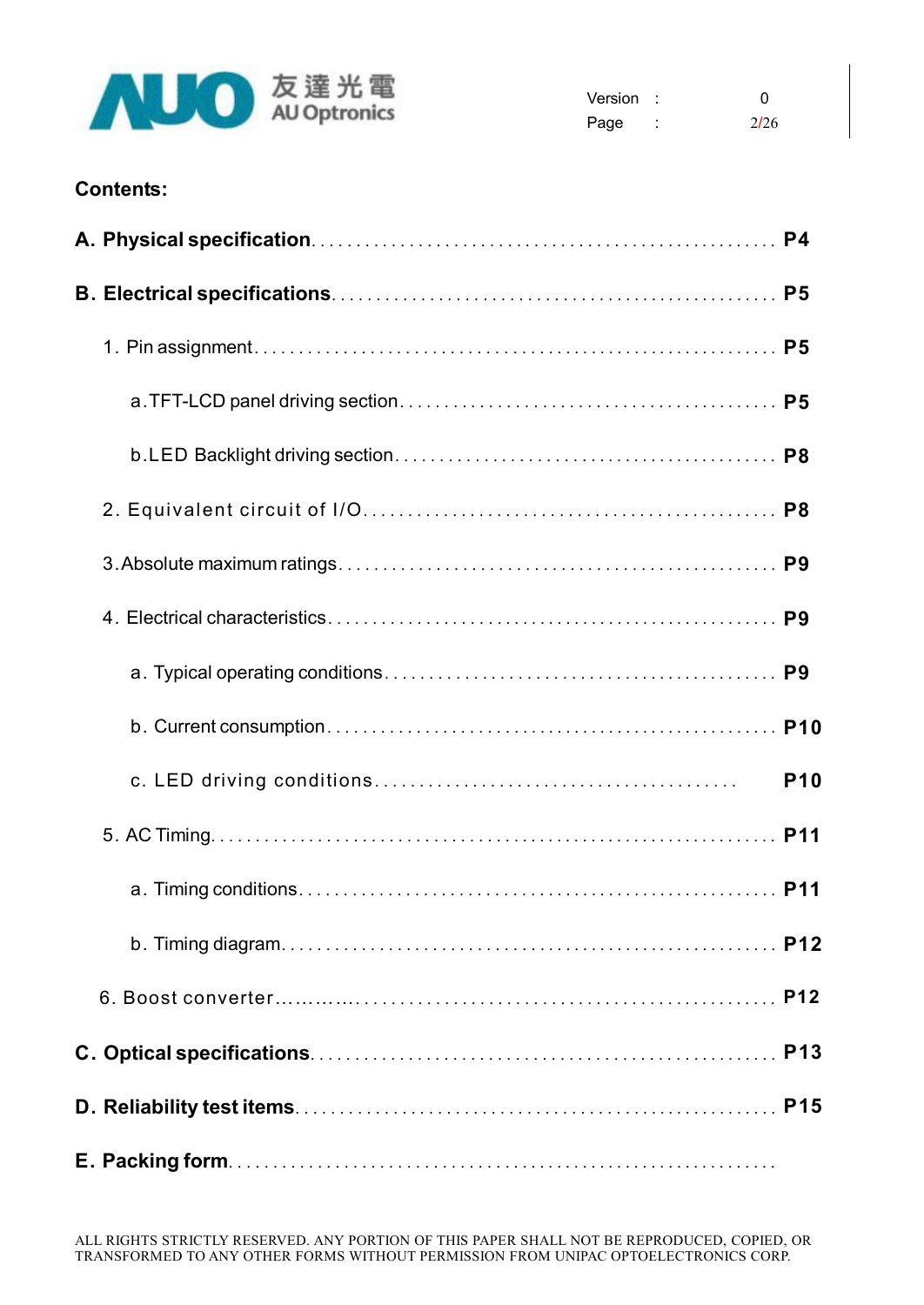

| Version | O    |
|---------|------|
| Page    | 3/26 |

## **Appendix:**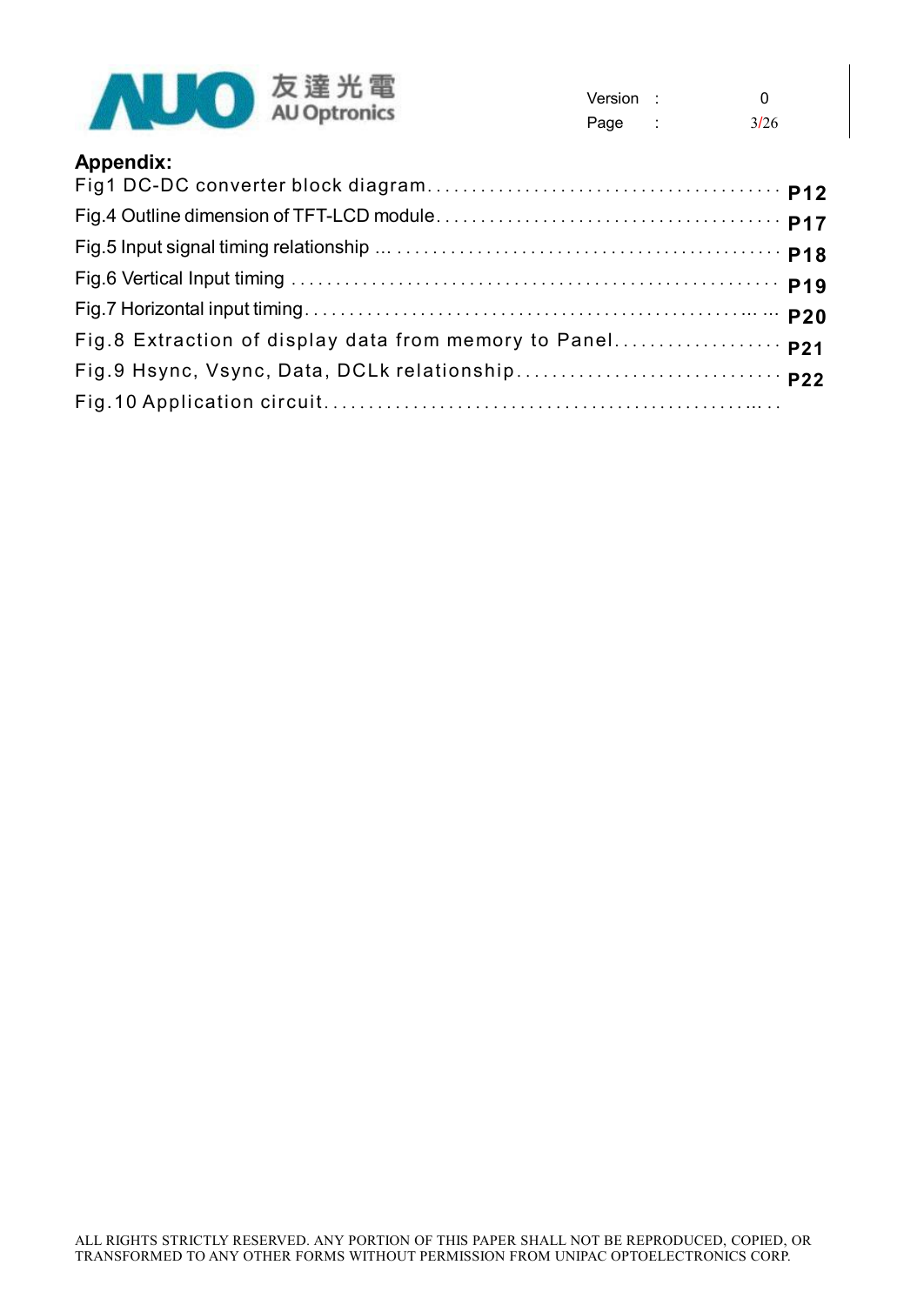

| Version |   | 0    |
|---------|---|------|
| Page    | ٠ | 4/26 |

## **A. Physical specifications**

| NO. | <b>Item</b>             | <b>Specification</b>                      | <b>Remark</b> |
|-----|-------------------------|-------------------------------------------|---------------|
|     | Display resolution(dot) | $960(W) \times 240(H)$                    |               |
| 2   | Active area(mm)         | 72.96(W) × 54.72(H)                       |               |
| 3   | Screen size(inch)       | 3.59(Diagonal)                            |               |
| 4   | Dot pitch(mm)           | $ 0.076(W)\times0.228(H) $                |               |
| 5   | Color configuration     | R. G. B. stripe                           |               |
| 6   | Overall dimension(mm)   | $ 84.3(W) \times 66.42(H) \times 3.2(D) $ | Note 1        |
|     | Weight(g)               | 38 (typ)                                  |               |
| 8   | Panel surface treatment | Anti-Glare                                |               |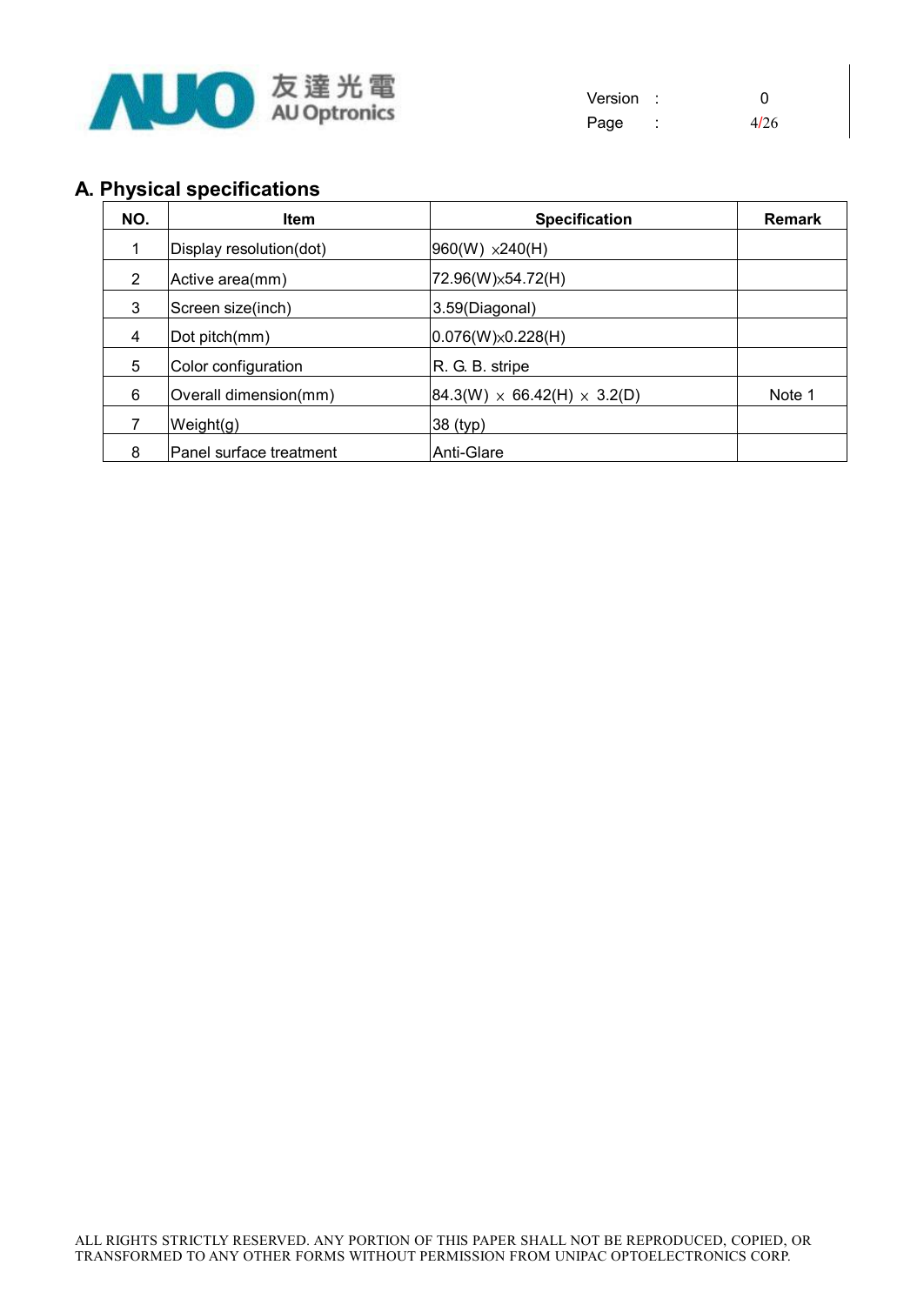

| Version |   | ∩    |
|---------|---|------|
| Page    | ٠ | 5/26 |

## **B. Electrical specifications**

#### 1.Pin assignment

a. TFT-LCD panel driving section

| Pin no         | Symbol            | I/O            | Description                                               | Remark            |
|----------------|-------------------|----------------|-----------------------------------------------------------|-------------------|
| 1              | VSCL <sub>2</sub> | I              | <b>VCAC level Selection</b>                               | Note 6            |
| $\overline{2}$ | VSCL1             | ı              | <b>VCAC level Selection</b>                               | Note 6            |
| 3              | VSCL <sub>0</sub> | I              | <b>VCAC level Selection</b>                               | Note <sub>6</sub> |
| 4              | <b>GND</b>        | P              | Digital ground for gate                                   |                   |
| 5              | <b>VCC</b>        | PI             | Digital Power for gate (+3.3V)                            |                   |
| 6              | <b>VCAC</b>       | <b>PS</b>      | <b>VCOM level supply</b>                                  |                   |
| 7              | VGoff_H           | <b>PS</b>      | Negative power supply (High) for gate                     |                   |
| 8              | <b>VCOM</b>       | <b>SO</b>      | Frame polarity output for panel VCOM                      |                   |
| 9              | VGoff L           | PS             | Negative power supply (Low) for gate                      |                   |
| 10             | C <sub>3</sub> M  | C              | Power setting capacitor connect pin                       |                   |
| 11             | C <sub>3</sub> P  | C              | Power setting capacitor connect pin                       |                   |
| 12             | <b>VGH</b>        | PI             | Positive power supply for gate (+15V)                     | Option<br>Note 7  |
| 13             | <b>GND</b>        | $\overline{a}$ | Ground                                                    |                   |
| 14             | $FB_G$            | FI             | Main boost regulator feedback input. FB threshold is 0.6V |                   |
| 15             | <b>GND</b>        | $\overline{a}$ | Ground                                                    |                   |
| 16             | DRV_G             | O              | Power transistor gate signal for the boost converter      |                   |
| 17             | GLED1             | PI             | LED module 1 Cathode                                      |                   |
| 18             | VLED1             | $\overline{a}$ | LED module 1 Anode                                        | Option<br>Note 7  |
| 19             | VLED <sub>2</sub> |                | LED module 2 Anode                                        | Option<br>Note 7  |
| 20             | GLED <sub>2</sub> |                | LED module 2 Cathode                                      |                   |
| 21             | DRV_S             | O              | Power transistor gate signal for the boost converter      |                   |
| 22             | FB_S              | FI             | Main boost regulator feedback input. FB threshold is 0.6V |                   |
| 23             | <b>GND</b>        | P              | Digital ground for source                                 |                   |
| 24             | <b>SHL</b>        | ı              | Selects left or right shift (Default="H")                 | Note 1            |
| 25             | <b>STB</b>        | ı              | Standby mode (Normal operation="H", Default setting)      | Note 2            |
| 26             | <b>VCC</b>        | PI             | Digital power supply for source (+3.3V)                   |                   |
| 27             | <b>SHDB</b>       | ı              | Shutdown input (SHDB="L" DRV_S is off, Default="L")       | Note 3            |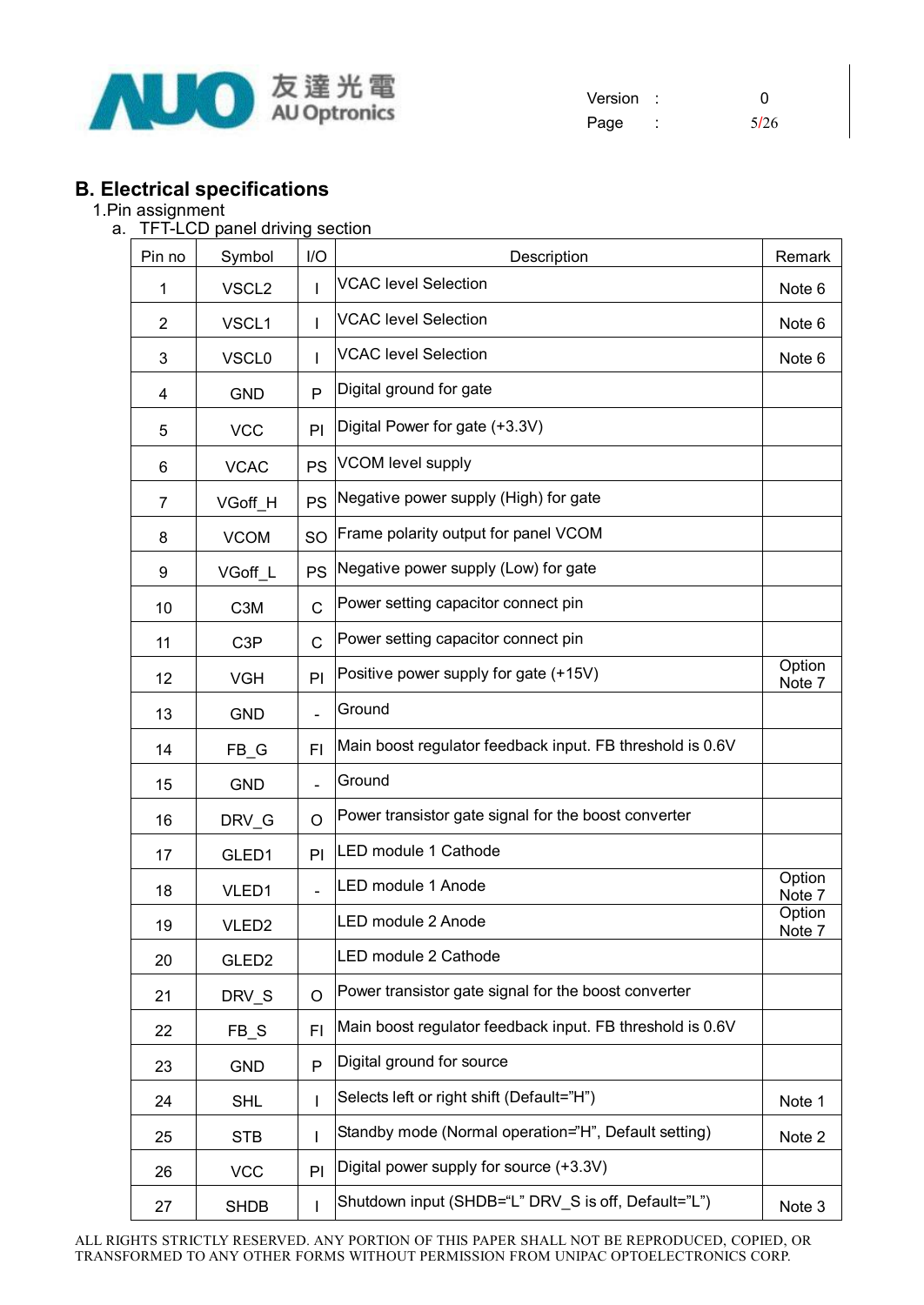

Version : 0 Page : 6/26

| 28 | <b>AVDD</b>      | PI             | Analog power supply (+3.3V)                      |        |
|----|------------------|----------------|--------------------------------------------------|--------|
| 29 | <b>AGND</b>      | P              | Analog ground                                    |        |
| 30 | <b>VSYNC</b>     | $\mathbf{I}$   | Vertical sync input (Negative polarity)          |        |
| 31 | <b>HSYNC</b>     | I              | Horizontal sync input (Negative polarity)        |        |
| 32 | <b>GND</b>       | $\overline{a}$ | Ground                                           |        |
| 33 | <b>DCLK</b>      | $\mathbf{I}$   | Clock Signal                                     |        |
| 34 | <b>DND</b>       | $\overline{a}$ | Ground                                           |        |
| 35 | D07              | I              | Data input (MSB)                                 |        |
| 36 | D06              | $\mathbf{I}$   | Data input                                       |        |
| 37 | D05              | $\mathbf{I}$   | Data input                                       |        |
| 38 | D04              | $\mathbf{I}$   | Data input                                       |        |
| 39 | D03              | $\mathsf{I}$   | Data input                                       |        |
| 40 | D02              | $\mathbf{I}$   | Data input                                       |        |
| 41 | D01              | $\overline{1}$ | Data input                                       |        |
| 42 | D00              | $\mathsf{I}$   | Data input (LSB)                                 |        |
| 43 | <b>GND</b>       | $\overline{a}$ | Ground                                           |        |
| 44 | <b>RSTB</b>      | T              | Global reset pin (Default="H", Normal operation) | Note 5 |
| 45 | <b>SEL0</b>      | $\overline{1}$ | Data format selection (Default="L")              | Note 4 |
| 46 | SEL1             | $\overline{1}$ | Data format selection (Default="L")              | Note 4 |
| 47 | SEL <sub>2</sub> | $\mathbf{I}$   | Data format selection (Default="L")              | Note 4 |
| 48 | U/D              | I              | Shift up or down control. (Default=H")           | Note 1 |
| 49 | Q1H              | $\circ$        | Data sequence control. Data sequence information |        |
| 50 | VCOM O           | SI             | <b>VCOM Output</b>                               |        |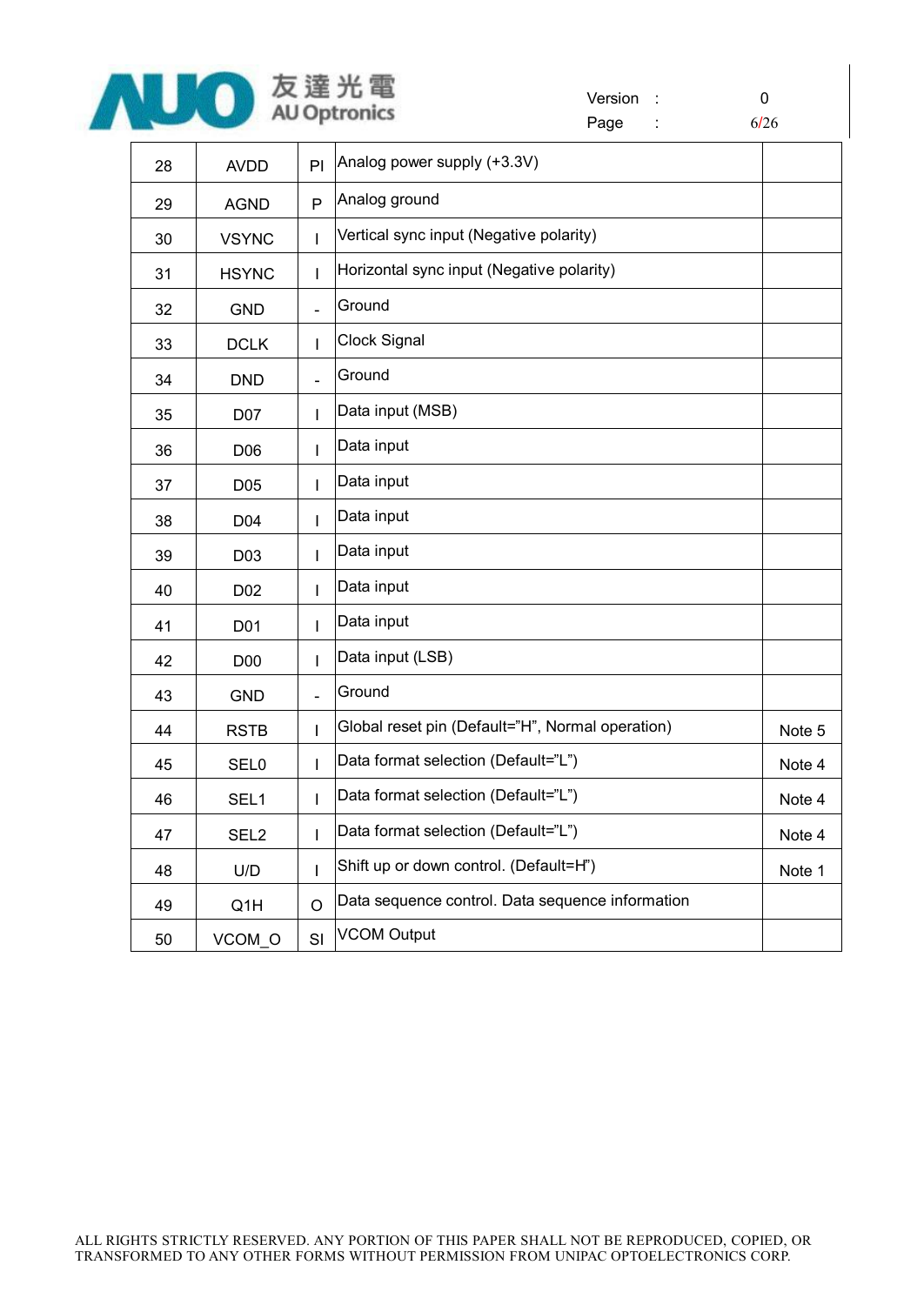

| Version |   |      |
|---------|---|------|
| Page    | ٠ | 7/26 |

| Note 1: Selection of scanning mode |  |  |  |  |  |  |
|------------------------------------|--|--|--|--|--|--|
|------------------------------------|--|--|--|--|--|--|

| <b>Mode</b>     | Setting of scan<br>control input |            | <b>Scanning direction</b>                |
|-----------------|----------------------------------|------------|------------------------------------------|
|                 | U/D                              | <b>SHL</b> |                                          |
| Normal<br>mode  |                                  | н          | From up to down, and from left to right. |
| Reverse<br>mode | н                                |            | From down to up, and from right to left. |

Refer to figure as below:



Note 2: Stand by mode (STB). If STB high, it is normal operation.

If it is low, it is standby function. Normally pulled high.

- Note 3: Shutdown input (SHDB). Active low, DC-DC converter for White LED is off when SHDB is low, normally pulled low.
- Note 4: Interface select pin, Pull "SEL0=Low, SEL1=High, SEL2=N/C" for A036QN01 V0 Model.
- Note 5: RSTB="L", the controller is reset.

RSTB="H", normal operation (RSTB should be connected to VCC). Default setting.

|     | SEL2SEL1SEL0 | Data input format                             | <b>Operating</b><br>frequency |
|-----|--------------|-----------------------------------------------|-------------------------------|
| N/C |              | UPS051 path, special data format: DDX, 8-bits | $19.4$ MHz<br>(NTSC)          |
| N/C |              | UPS051 path, special data format: DDX, 8-bits | 19.4MHz<br>(PAL)              |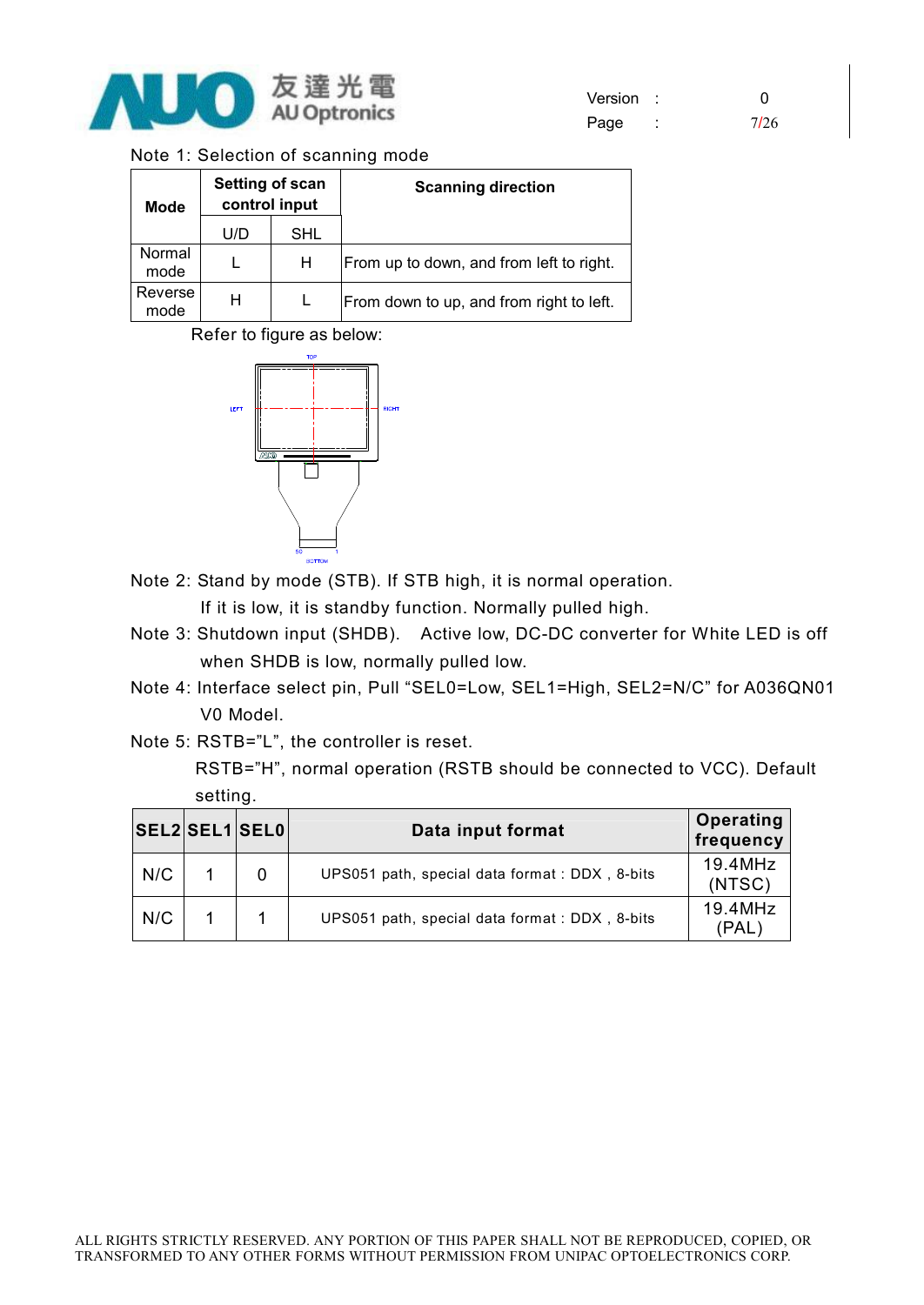

Note 6: Selection of VCAC level

| VCSL2 | VCSL1    | <b>VCSL0</b> | Level (unit: V) |
|-------|----------|--------------|-----------------|
|       |          |              | 4.4             |
|       |          |              | 4.6             |
|       |          |              | 4.8             |
|       |          |              | 5.0             |
|       | $\Omega$ |              | 5.2             |
|       |          |              | 5.4             |
|       |          |              | 5.6(Default)    |
|       |          |              | 5.8             |

#### b. LED driving section

| No.           | Symbol            | l/O                          | <b>Description</b> | <b>Remark</b> |
|---------------|-------------------|------------------------------|--------------------|---------------|
| <b>Pin 17</b> | GLED <sub>1</sub> | $\qquad \qquad \blacksquare$ | <b>LED Cathode</b> |               |
| <b>Pin 18</b> | VLED1             | $\overline{\phantom{0}}$     | <b>LED Anode</b>   |               |
| <b>Pin 19</b> | VLED2             | $\overline{\phantom{a}}$     | <b>LED Anode</b>   |               |
| <b>Pin 20</b> | GLED2             | $\overline{\phantom{0}}$     | <b>LED Cathode</b> |               |

Please refer to the below figure.



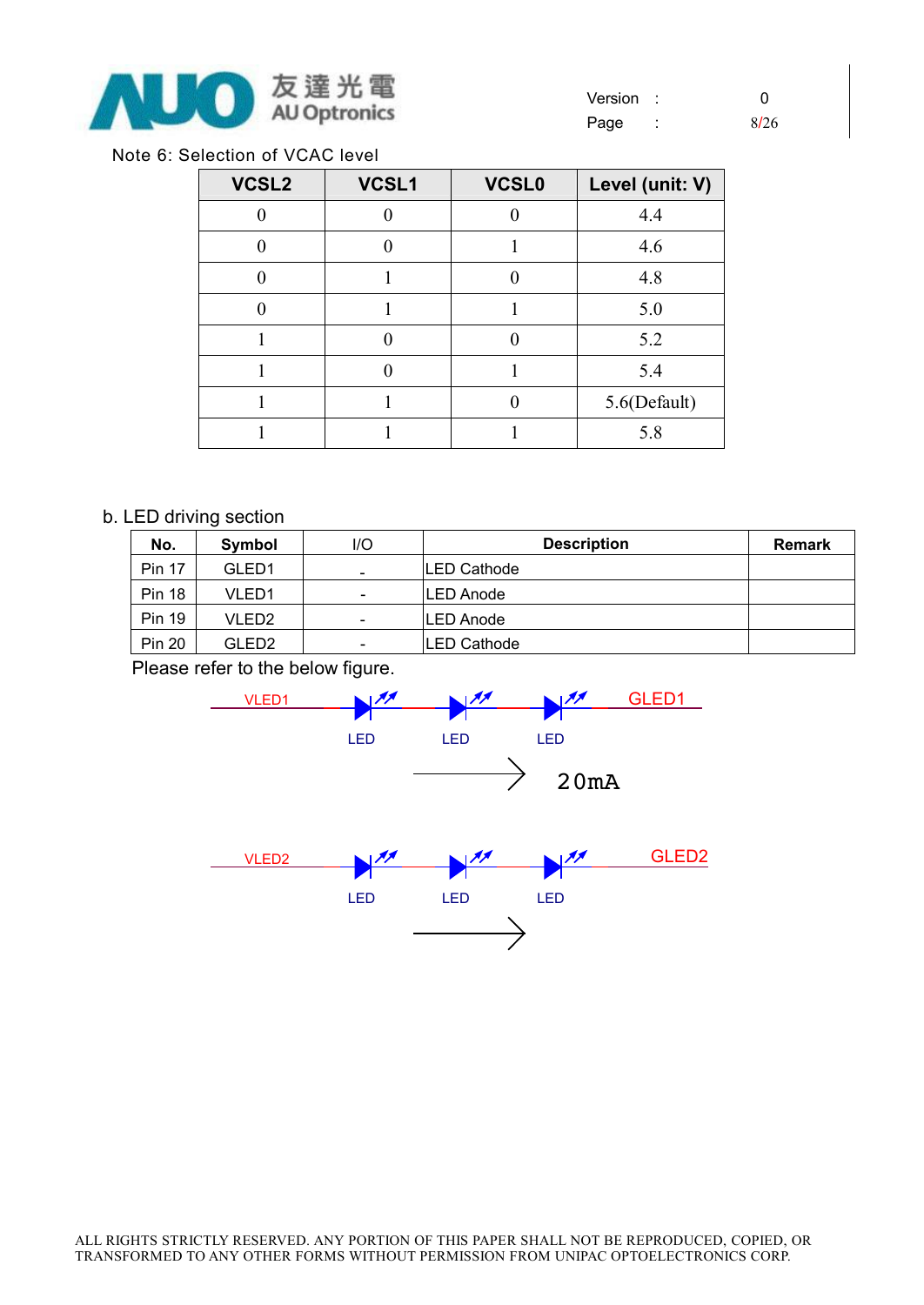

Version : 0 Page : 9/26

#### 2. Equivalent circuit of I/O

| Pin no & Pin name  | <b>Schematics</b> |
|--------------------|-------------------|
| 21.DRV_S           | <b>TBD</b>        |
|                    |                   |
|                    |                   |
|                    |                   |
|                    |                   |
|                    |                   |
| 22.FB_S            | TBD               |
| 24. SHL            |                   |
| <b>25.STB</b>      |                   |
| 27.SHDB            |                   |
| 30.HSYNC           |                   |
| 31.VSYNC           |                   |
| 33.DCLK            |                   |
| 35.D07             |                   |
| 36.D06             |                   |
| 37.D05             |                   |
| 38.D04             |                   |
| 39.D03             |                   |
| 40.D02             |                   |
| 41.D01             |                   |
| 42.D00             |                   |
| 44.RSTB<br>45.SEL0 |                   |
|                    |                   |
| 46.SEL1<br>47.SEL2 |                   |
|                    |                   |
| 48.U/D             |                   |

#### 3. Absolute maximum ratings

| Item                     | Symbol                     | <b>Condition</b> | Min.   | Max. | Unit                 | <b>Remark</b>       |
|--------------------------|----------------------------|------------------|--------|------|----------------------|---------------------|
|                          | $V_{\rm CC}$               | $GND=0$          | $-0.5$ | 5    | ٧                    |                     |
| Power<br>voltage         | AV <sub>DD</sub>           | $AV_{SS}=0$      | $-0.5$ |      | V                    |                     |
|                          | $\mathsf{V}_{\mathsf{GH}}$ | $GND=0$          | 13     | 17   | V                    |                     |
| Operating<br>temperature | Topa                       |                  | 0      | 60   | $\mathrm{C}^{\circ}$ | Ambient temperature |
| Storage<br>temperature   | Tstg                       |                  | $-25$  | 80   | $\mathrm{C}^{\circ}$ | Ambient temperature |

#### 4. Electrical characteristics

a. Typical operating conditions (GND=AVss=0V)

| Item         | Symbol           | Min.                         | Typ.       | Max.  | Unit | <b>Remark</b> |
|--------------|------------------|------------------------------|------------|-------|------|---------------|
| Power supply | $V_{\rm CC}$     | 2.7                          | 3.3        | 3.6   |      |               |
|              | AV <sub>DD</sub> | 3.0                          | 3.3        | 5     | V    |               |
|              | $V_{GH}$         | 14                           | 15         | 16    | V    |               |
|              | VGoff H          | $\qquad \qquad \blacksquare$ | $-10+VCAC$ | $---$ | Vp-p |               |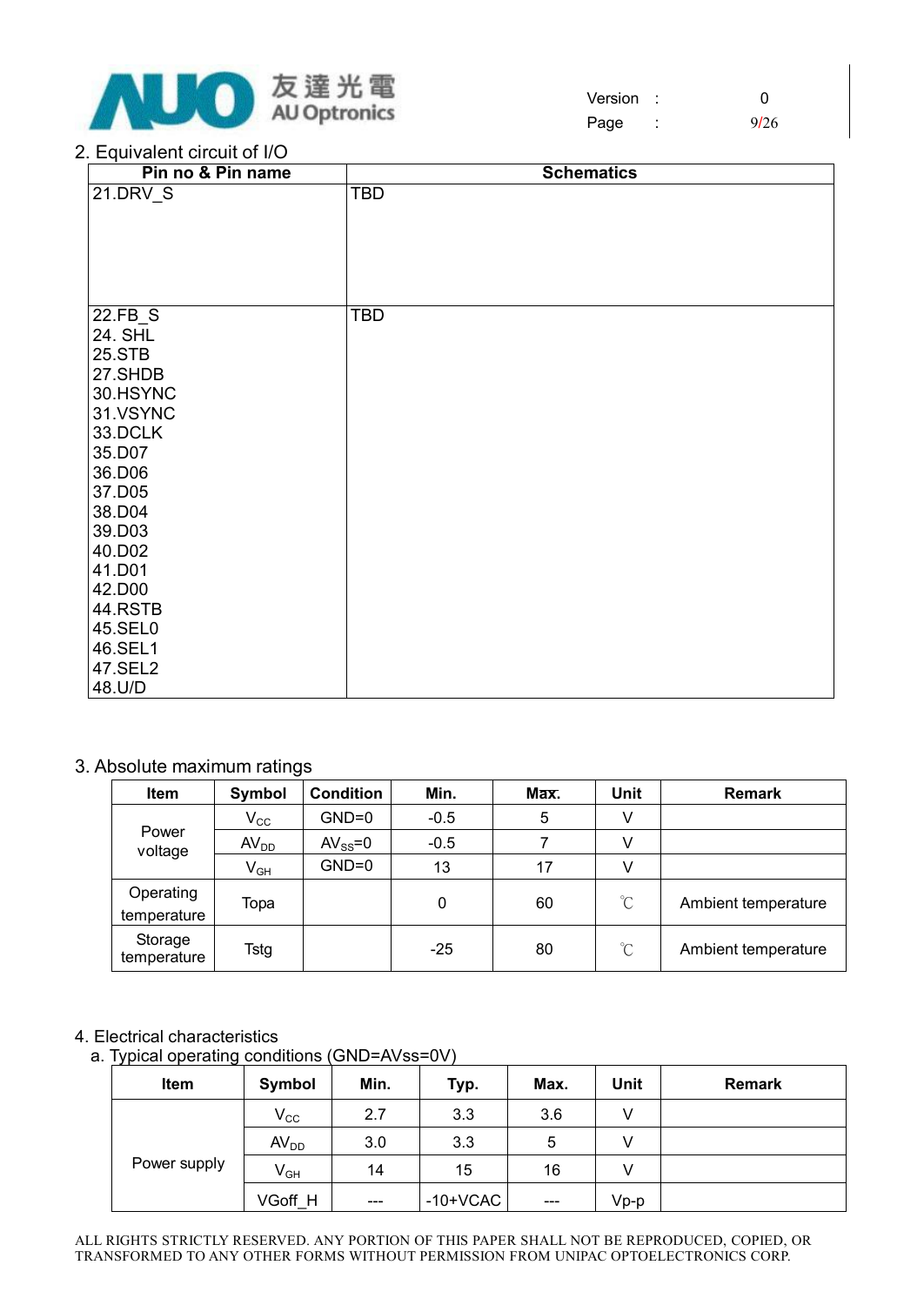

|                   |                            | VGoff_L                | ---                          | $-10$      | ---                          | V      |                      |
|-------------------|----------------------------|------------------------|------------------------------|------------|------------------------------|--------|----------------------|
|                   |                            | $V_{CAC}$              | 4.4                          |            | 5.8                          | $Vp-p$ | AC component, Note 1 |
|                   | <b>VCOM</b>                | $V_{CDC}$              | $\qquad \qquad \blacksquare$ | <b>TBD</b> | $\qquad \qquad \blacksquare$ | V      | Note 2               |
| Output            | H Level                    | $V_{OH}$               | $Vcc-0.4$                    |            |                              | V      |                      |
| Signal<br>voltage | L Level                    | $V_{OL}$               | <b>GND</b>                   |            | $GND+0.4$                    | V      |                      |
| Input             | H Level                    | V <sub>IH</sub>        | $0.8V_{CC}$                  |            | $V_{\rm CC}$                 | V      |                      |
| Signal<br>voltage | L Level                    | $V_{IL}$               | <b>GND</b>                   |            | $0.2V_{CC}$                  | V      |                      |
|                   | DRV output voltage         | <b>V<sub>DRV</sub></b> | 0                            |            | <b>VCC</b>                   | V      |                      |
| DRV output        |                            | <b>IDRV</b>            |                              |            | 10                           | mA     |                      |
|                   | Feedback voltage           | $V_{FB}$               | 0.55                         | 0.6        | 0.65                         | V      |                      |
| Output            | H Level                    | <b>IOH</b>             |                              | 10         |                              | uA     |                      |
| current           | L Level                    | <b>IOL</b>             |                              | $-10$      |                              | uA     |                      |
|                   | Analog stand by<br>current | Ist                    |                              |            | 200                          | uA     | DCLK is stopped      |
|                   | FRP output                 | H Level                | $I_{\text{OHF}}$             |            | 20                           | mA     | For Vcom circuits.   |
| current           |                            | L Level                | $I_{\text{OLF}}$             |            | 20                           | mA     |                      |

Note 1: The brightness of LCD panel could be adjusted by the adjustment of the AC component of VCOM.

Note 2:  $V_{CDC}$  could be adjusted so as to minimize vertical straight line, flicker and maximum contrast on each module.

#### b. Current consumption (GND=AVss=0V)

| <b>Parameter</b>     | Symbol                 | <b>Condition</b> | Min.    | Typ. | Max.  | Unit      | <b>Remark</b> |
|----------------------|------------------------|------------------|---------|------|-------|-----------|---------------|
| Current              | $I_{\rm CC}$           | $V_{CC} = 3.3V$  | $- - -$ | 4.0  | $---$ | <b>MA</b> |               |
| for<br>source driver | <b>I</b> <sub>DD</sub> | $AVDD=3.3V$      | $- - -$ | 2.0  | 2.5   | <b>MA</b> |               |
| Current              | I <sub>GH</sub>        | $V_{GH} = 15V$   | $- - -$ |      | 2.5   | <b>MA</b> |               |
| for<br>gate driver   | $_{\rm{lcc}}$          | $V_{CC} = 3.3V$  | $- - -$ | 0.5  |       | <b>MA</b> |               |

#### c. LED driving conditions

| <b>Parameter</b>   | Symbol | Min.  | Typ. | Max. | Unit | Remark               |
|--------------------|--------|-------|------|------|------|----------------------|
| <b>LED</b> current |        |       | 20   |      | mA   | <b>Single Series</b> |
| LED voltage        | $V_L$  |       |      | 12   |      | <b>Single Series</b> |
| LED Life Time      | டட     | 10000 |      |      | Hr   | Note $1,2$           |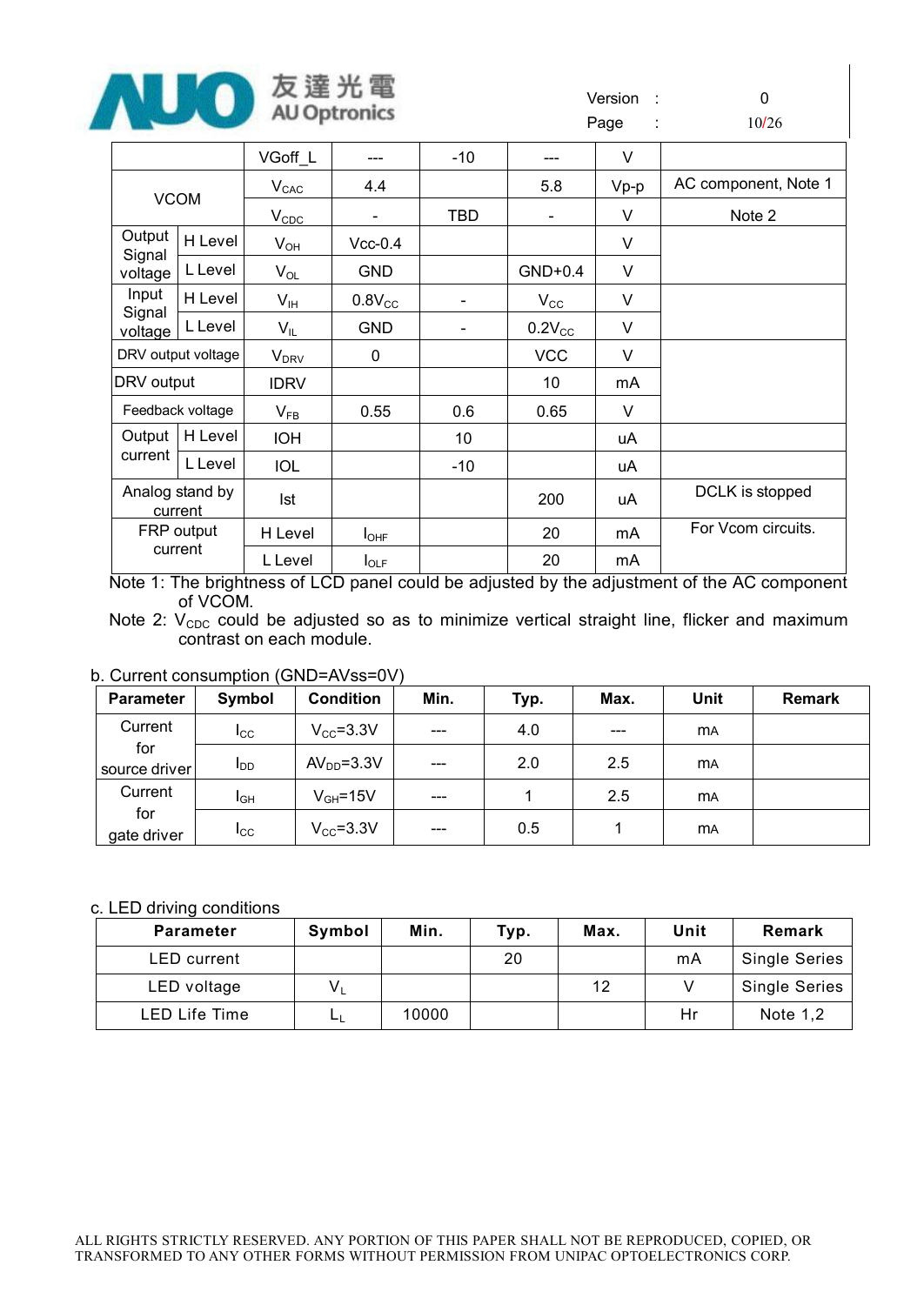

Version : 0 Page : 11/26

#### 5. AC Timing

#### a. Timing conditions

| <b>Parameter</b>           |                             | Symbol      | Min. | Typ.          | Max.          | Unit.             | <b>Remark</b> |
|----------------------------|-----------------------------|-------------|------|---------------|---------------|-------------------|---------------|
|                            | Frequency                   | $1/T$ vc    |      | 19.4          |               | <b>MHz</b>        |               |
|                            | Duty cycle                  | <b>Tcw</b>  | 40   | 50            | 60            | $\%$              |               |
| <b>DCLK</b>                | Rising time                 | $t_r$       |      |               | 10            | ns                | Note 1        |
|                            | Falling time                | $t_f$       |      |               | 10            | ns                | Note 1        |
|                            | Period                      | <b>TH</b>   | 60   | 63.56<br>1235 | 67            | us<br><b>DCLK</b> |               |
| <b>HSYNC</b>               | Display period              | <b>THd</b>  |      | 49.4          |               | us                | Note 2        |
|                            | Pulse width                 | THp         | 5    | 91            |               | <b>DCLK</b>       |               |
|                            | <b>HSYNC-Clk timing</b>     | <b>THc</b>  | 20   |               | <b>Tvc-20</b> | ns                |               |
| Hsync setup time           |                             | <b>Thst</b> | 12   |               |               | ns                |               |
|                            | Hsync hold time             |             | 12   |               |               | ns                |               |
| Horizontal lines per field |                             | $t_{\vee}$  | 256  | 262           | 268           | tн                |               |
|                            | Period                      | TV          |      | 16.6          |               | ms                |               |
|                            |                             |             |      | 262           |               | $t_H$             |               |
| <b>VSYNC</b>               | Display period              | <b>TVd</b>  |      | 14.83         |               | ms                | Note 2        |
|                            |                             |             | 1    |               |               | <b>DCLK</b>       |               |
|                            | Pulse width                 | TVp         |      | 3             |               | <b>TH</b>         |               |
| Vsync setup time           |                             | Tvst        | 12   |               |               | ns                |               |
| Vsync hold time            |                             | Tvhd        | 12   |               |               | ns                |               |
| <b>DATA</b><br>D00~D07     | <b>DCLK-DATA</b><br>timing  | Tds         | 12   |               |               | ns                |               |
|                            | DATA-CLK<br>timing          | Tdh         | 12   |               |               | ns                |               |
|                            | Rising time<br>Falling time | Tdrf        |      |               | 10            | ns                |               |

Note 1 DCLK Tr and Tf is defined at 10%~90%. Refer to figure as below:

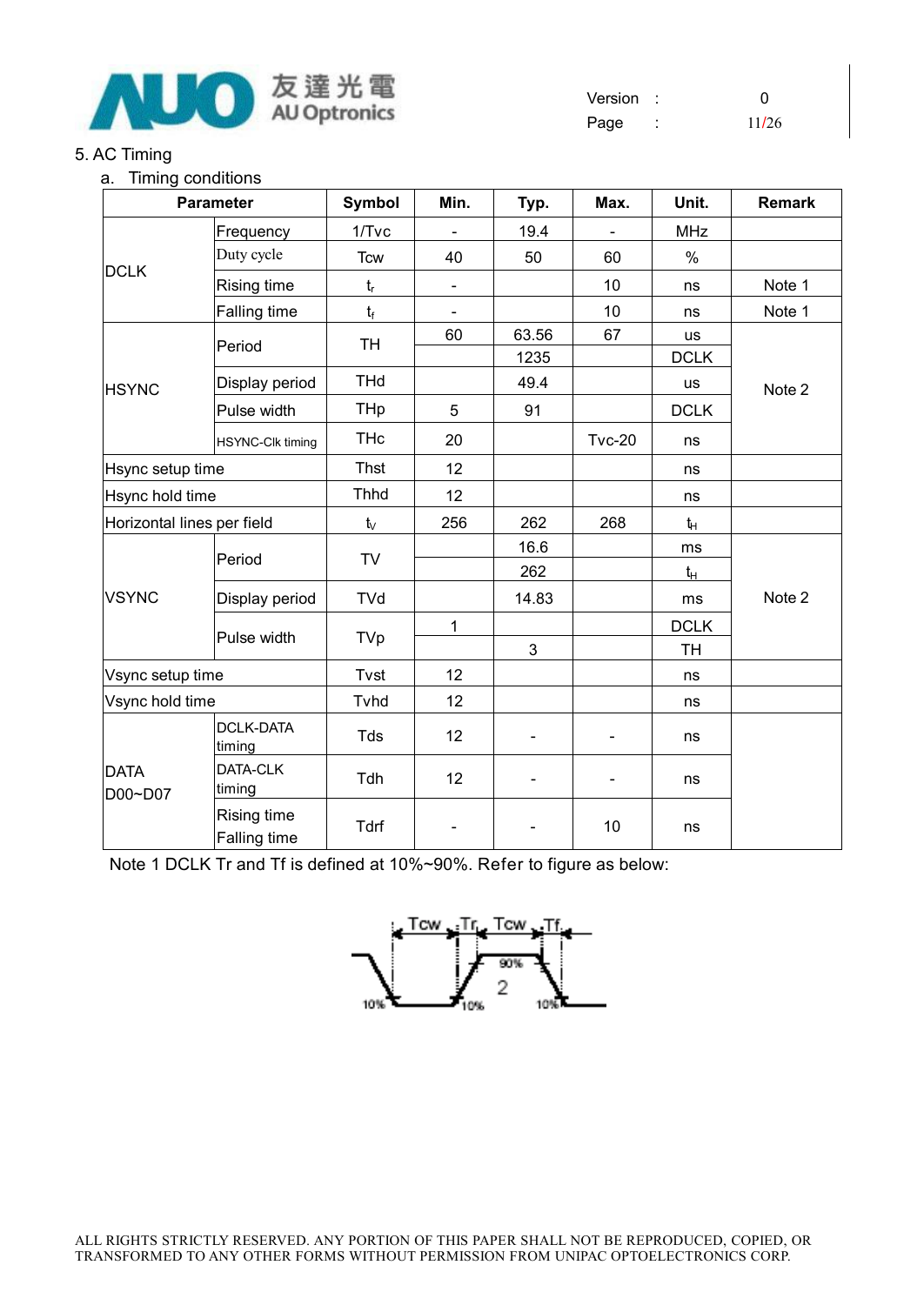

#### B. Vertical display position

| <b>Parameter</b>                | Svmbol | Min. | Vp. | Max. | Unit | Remark  |
|---------------------------------|--------|------|-----|------|------|---------|
| Vertical<br>displav<br>position | TVS    |      |     |      |      | N<br>эu |

#### b. Timing diagram

Please refer to the attached drawing, from Fig.5 to Fig.8.

#### 6. Boost Converter

A036QN01 V0 main boost converter uses a boost PWM architecture to produce a positive regulated voltage, Please refer to the below figures to see the block diagram.

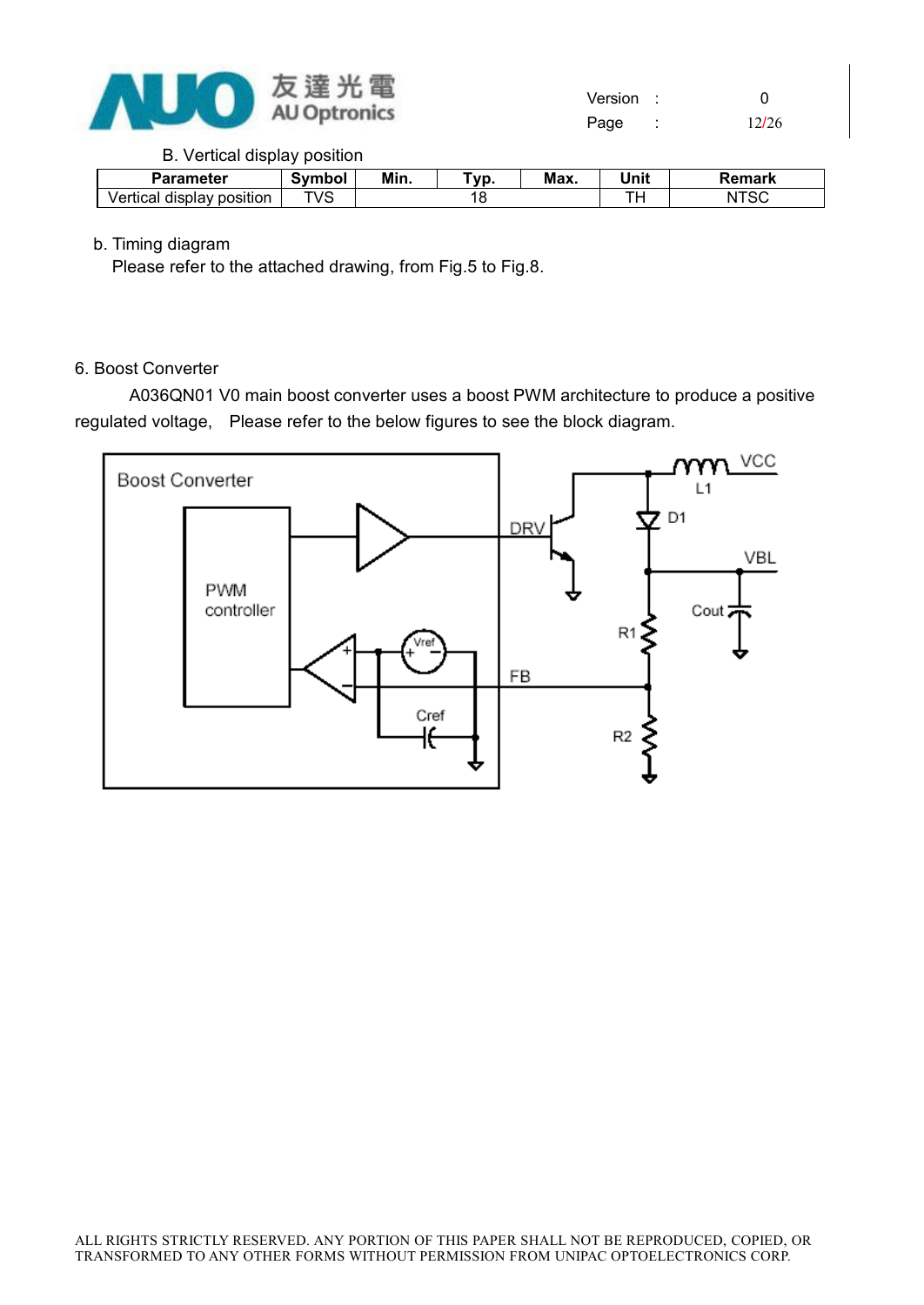

Page : 13/26

## **C. Optical specification (Note 1,Note 2, Note 3 )**

| Item                | Symbol    | <b>Condition</b>              | Min.                     | Typ.                     | Max.     | <b>Unit</b>     | Remark   |
|---------------------|-----------|-------------------------------|--------------------------|--------------------------|----------|-----------------|----------|
| Response time       |           |                               |                          |                          |          |                 |          |
| <b>Rise</b><br>Fall | Tr<br>Τf  | $\theta = 0^{\circ}$          | $\overline{\phantom{a}}$ | 25<br>30                 | 50<br>60 | ms<br>ms        | Note 4   |
| Contrast ratio      | <b>CR</b> | At optimized<br>viewing angle | 100                      | 150                      |          |                 | Note 5,6 |
| Viewing angle       |           |                               |                          |                          |          |                 |          |
| Top                 |           |                               | 10                       |                          |          |                 |          |
| <b>Bottom</b>       |           | $CR \ge 10$                   | 30                       |                          |          | deg.            | Note 7   |
| Left                |           |                               | 45                       |                          |          |                 |          |
| Right               |           |                               | 45                       | $\overline{\phantom{0}}$ |          |                 |          |
| <b>Brightness</b>   | $Y_L$     | $\theta = 0^{\circ}$          | 200                      | 230                      |          | $\text{cd/m}^2$ | Note 8   |
| White chromaticity  | X         | $\theta = 0^{\circ}$          |                          | <b>TBD</b>               |          |                 |          |
|                     | у         | $\theta = 0^{\circ}$          |                          | <b>TBD</b>               |          |                 |          |

Note 1. Ambient temperature =25℃. And backlight current I*L=20 mA*

Note 2. To be measured in the dark room.

Note 3.To be measured on the center area of panel with a field angle of 1°by Topcon luminance meter BM-7, after 10 minutes operation.

Note 4. Definition of response time:

The output signals of photo detector are measured when the input signals are changed from "black" to "white"(falling time) and from "white" to "black"(rising time), respectively. The response time is defined as the time interval between the 10% and 90% of amplitudes. Refer to figure as below.

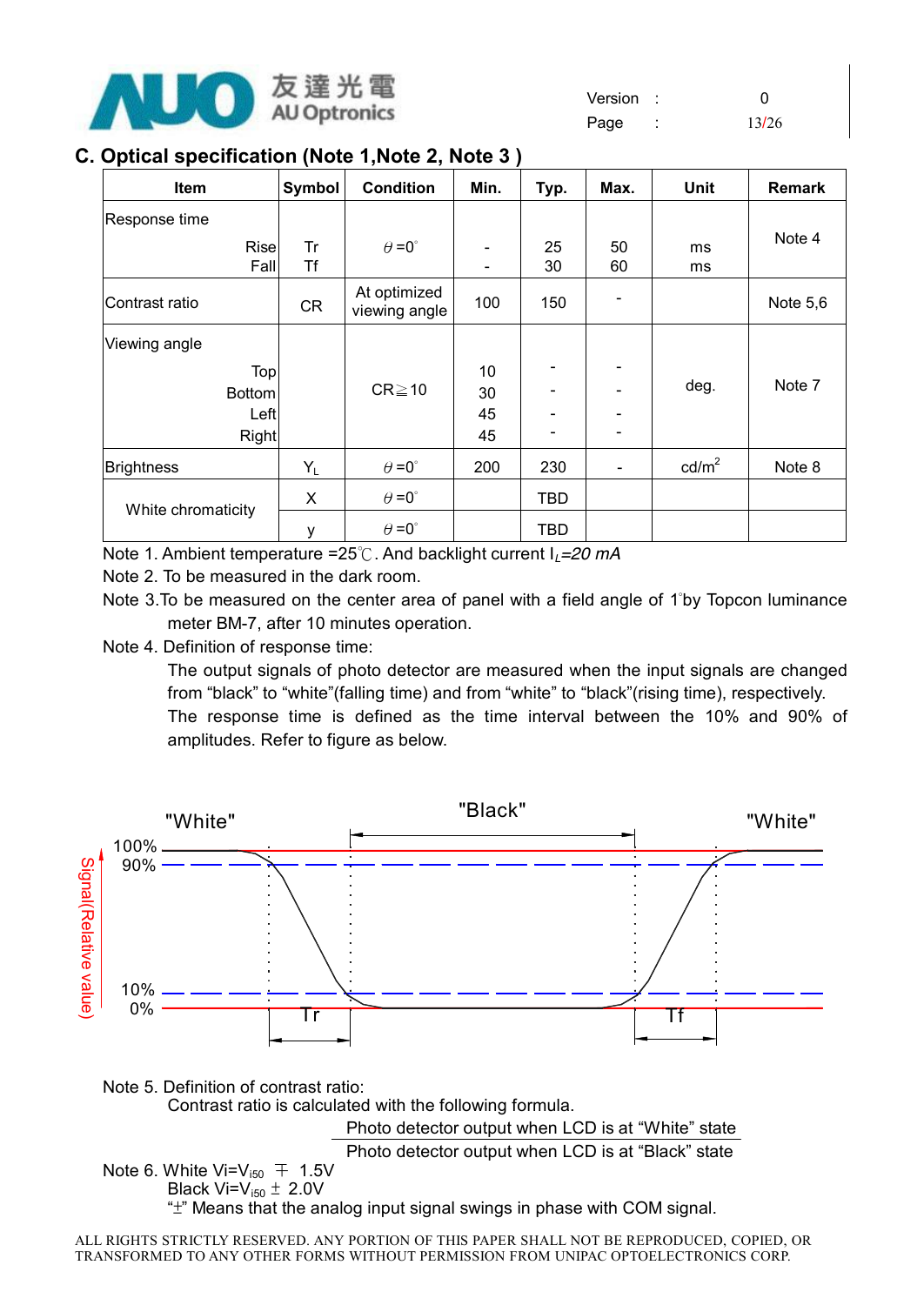

Version : 0 Page : 14/26

" - " Means that the analog input signal swings out of phase with COM signal.  $\rm V_{150}^+$  The analog input voltage when transmission is 50% The 100% transmission is defined as the transmission of LCD panel when all the input terminals of module are electrically opened.

Note 7. Definition of viewing angle:, refer to figure as below.



Note 8. Measured at the center area of the panel when all the input terminals of LCD panel are electrically opened.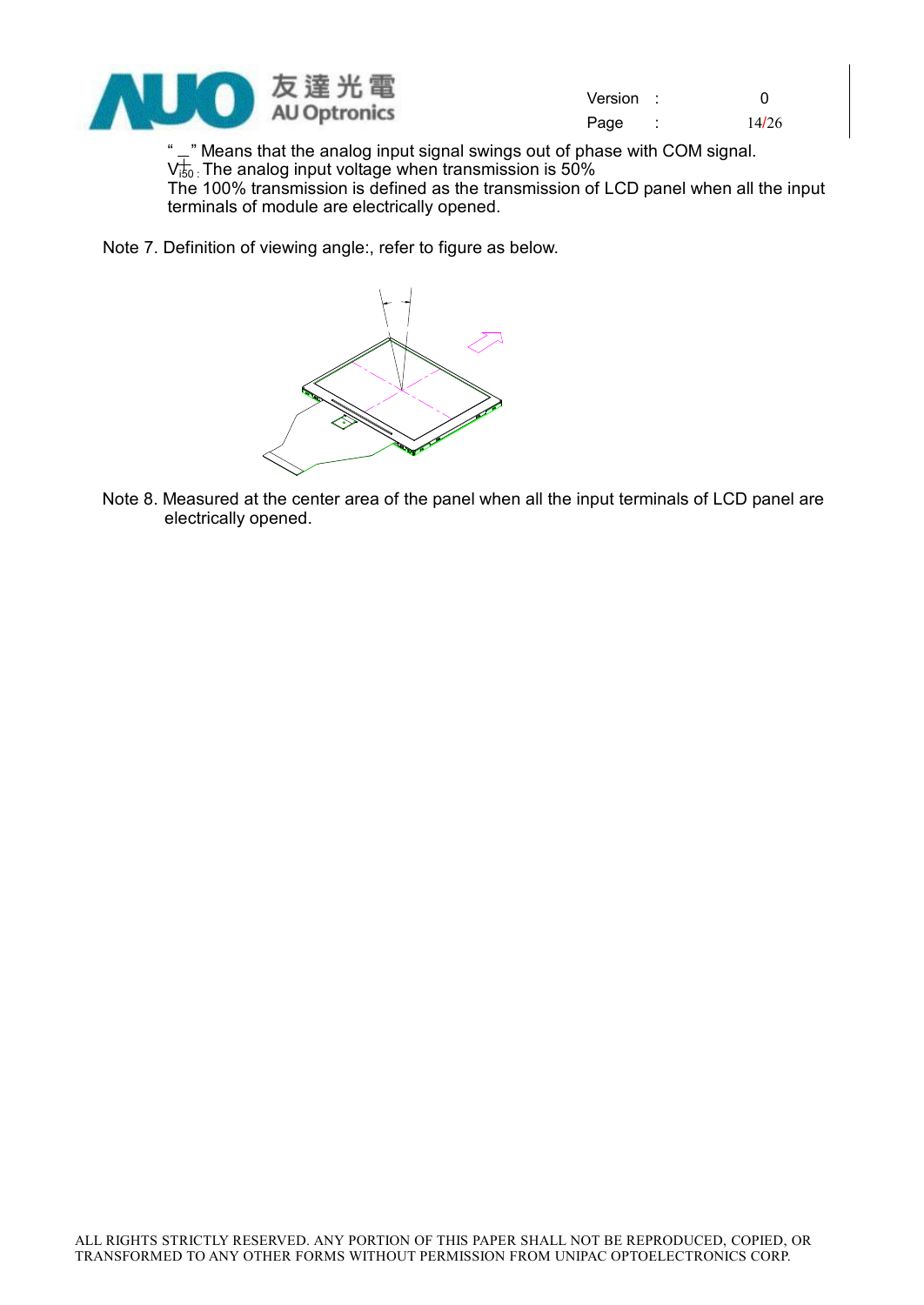

## Version : 0 Page : 15/26

## **D. Reliability test items:**

| No.            | <b>Test items</b>                  | <b>Conditions</b>                                                                                                                                       | <b>Remark</b>                                         |
|----------------|------------------------------------|---------------------------------------------------------------------------------------------------------------------------------------------------------|-------------------------------------------------------|
| 1              | High temperature storage           | Ta= 80℃<br>240Hrs                                                                                                                                       |                                                       |
| $\overline{2}$ | Low temperature storage            | Ta= -25℃<br>240Hrs                                                                                                                                      |                                                       |
| 3              | High temperature operation         | Ta= 60℃<br>240Hrs                                                                                                                                       |                                                       |
| 4              | Low temperature operation          | Ta= 0 $^{\circ}\mathrm{C}$<br>240Hrs                                                                                                                    |                                                       |
| 5              | High temperature and high humidity | 240Hrs<br>Ta= 60℃. 90% RH                                                                                                                               | Operation                                             |
| 6              | <b>Heat shock</b>                  | -25℃~80℃, 50 cycle,<br>2Hrs/cycle                                                                                                                       | Non-operation                                         |
| 7              | Electrostatic discharge            | $\pm 200V, 200pF(0\Omega)$ , once for each terminal                                                                                                     | Non-operation                                         |
| 8              | Vibration                          | Frequency range<br>: $10 - 55$ Hz<br><b>Stoke</b><br>: 1.5mm<br>: 10~55Hz~10Hz<br>Sweep<br>2 hours for each direction of X, Y, Z<br>(6 hours for total) | Non-operation<br>JIS C7021,<br>$A-10$<br>condition A  |
| 9              | <b>Mechanical shock</b>            | 100G. 6ms, $\pm X, \pm Y, \pm Z$<br>3 times for each direction                                                                                          | Non-operation<br>JIS C7021,<br>$A - 7$<br>condition C |
| 10             | Vibration (with carton)            | Random vibration:<br>$0.015G^2$ /Hz from 5~200Hz<br>-6dB/Octave from 200~500Hz                                                                          | IEC 68-34                                             |
| 11             | Drop (with carton)                 | Height: 60cm<br>1 corner, 3 edges, 6 surfaces                                                                                                           |                                                       |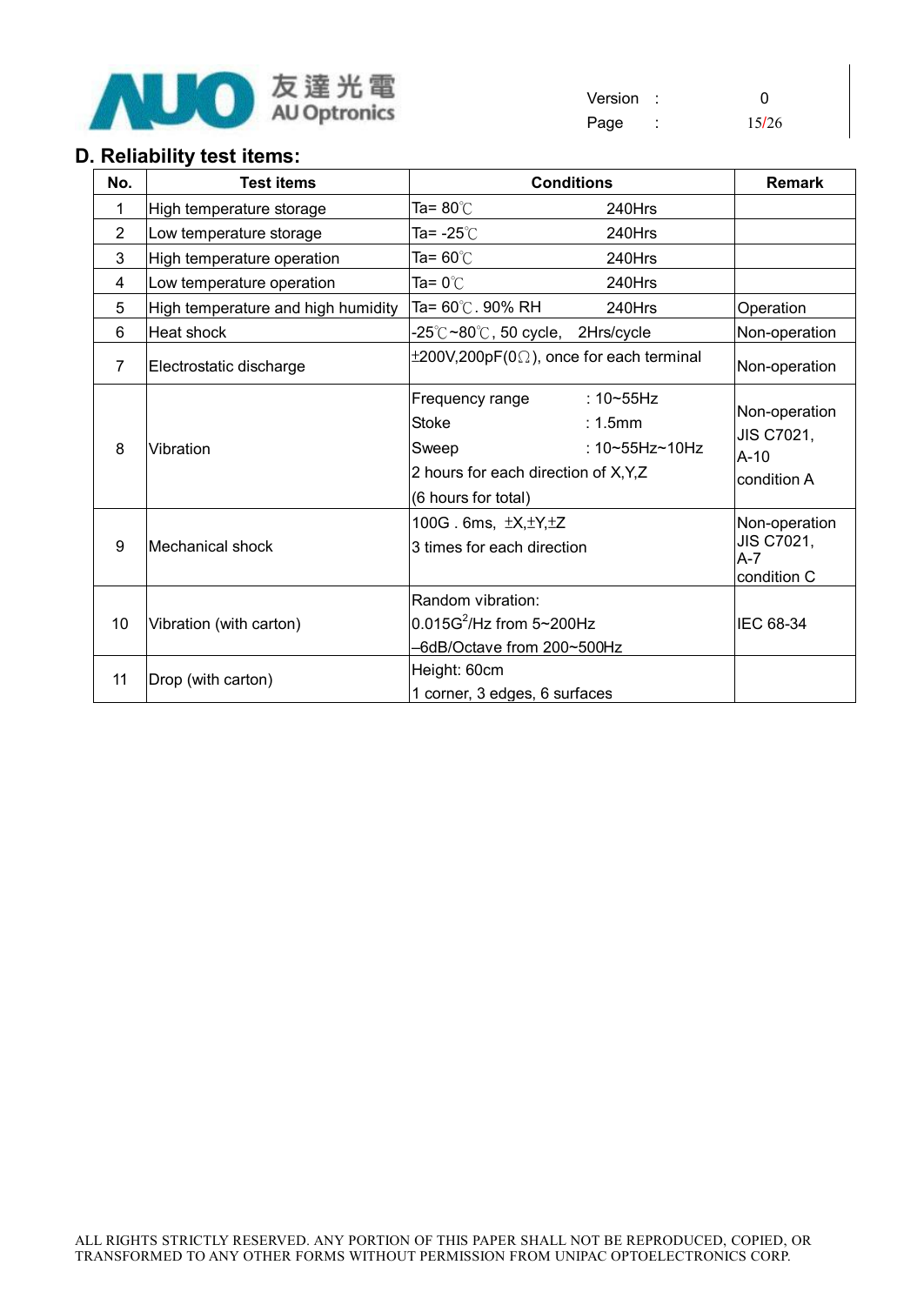

Version : 0 Page : 16/26

## **E. Packing form**

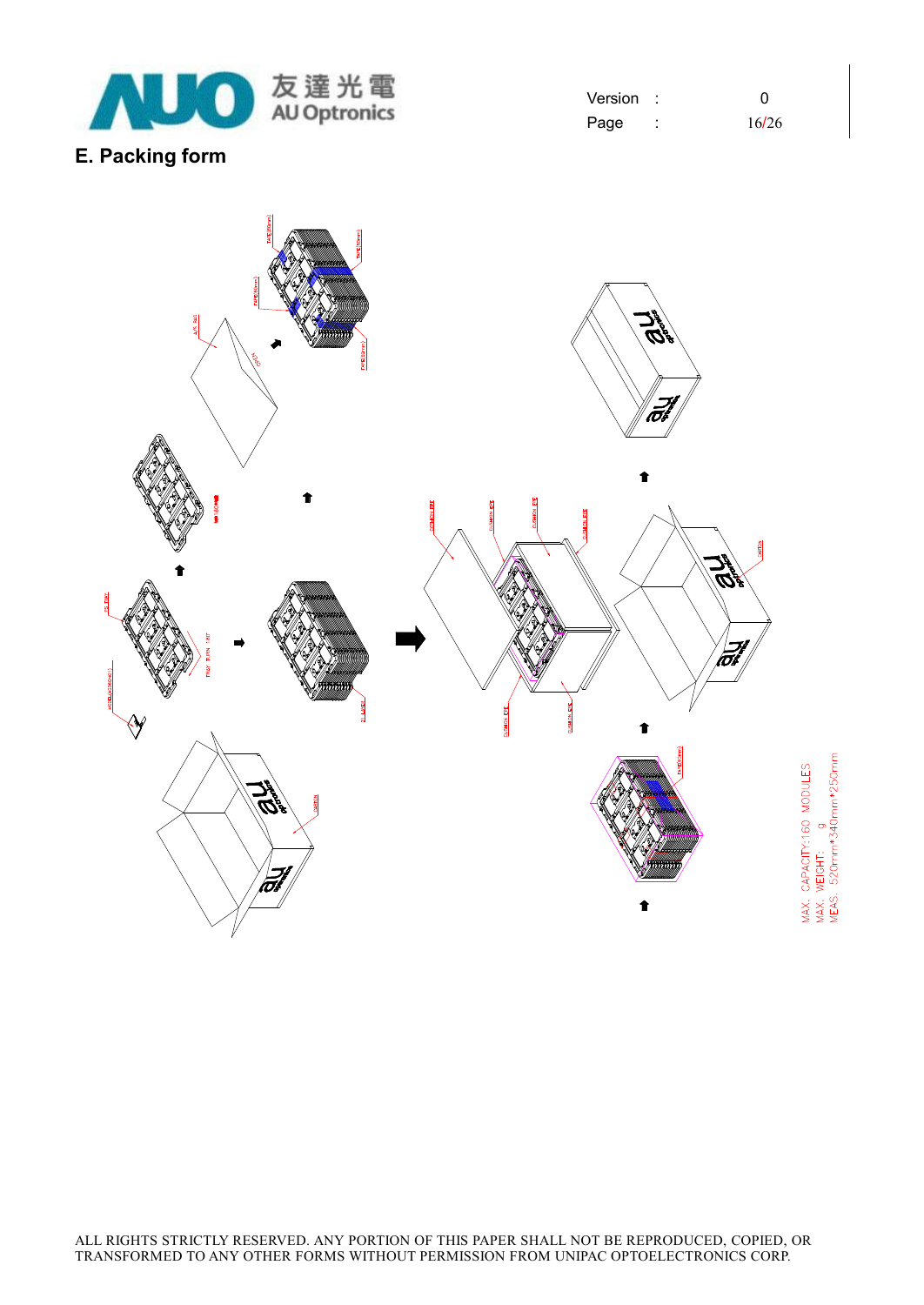

| Version | ∩     |
|---------|-------|
| Page    | 17/26 |





**Fig. 4 o utlin e dim e n sio n of T F T-L C D m o d**

**ule**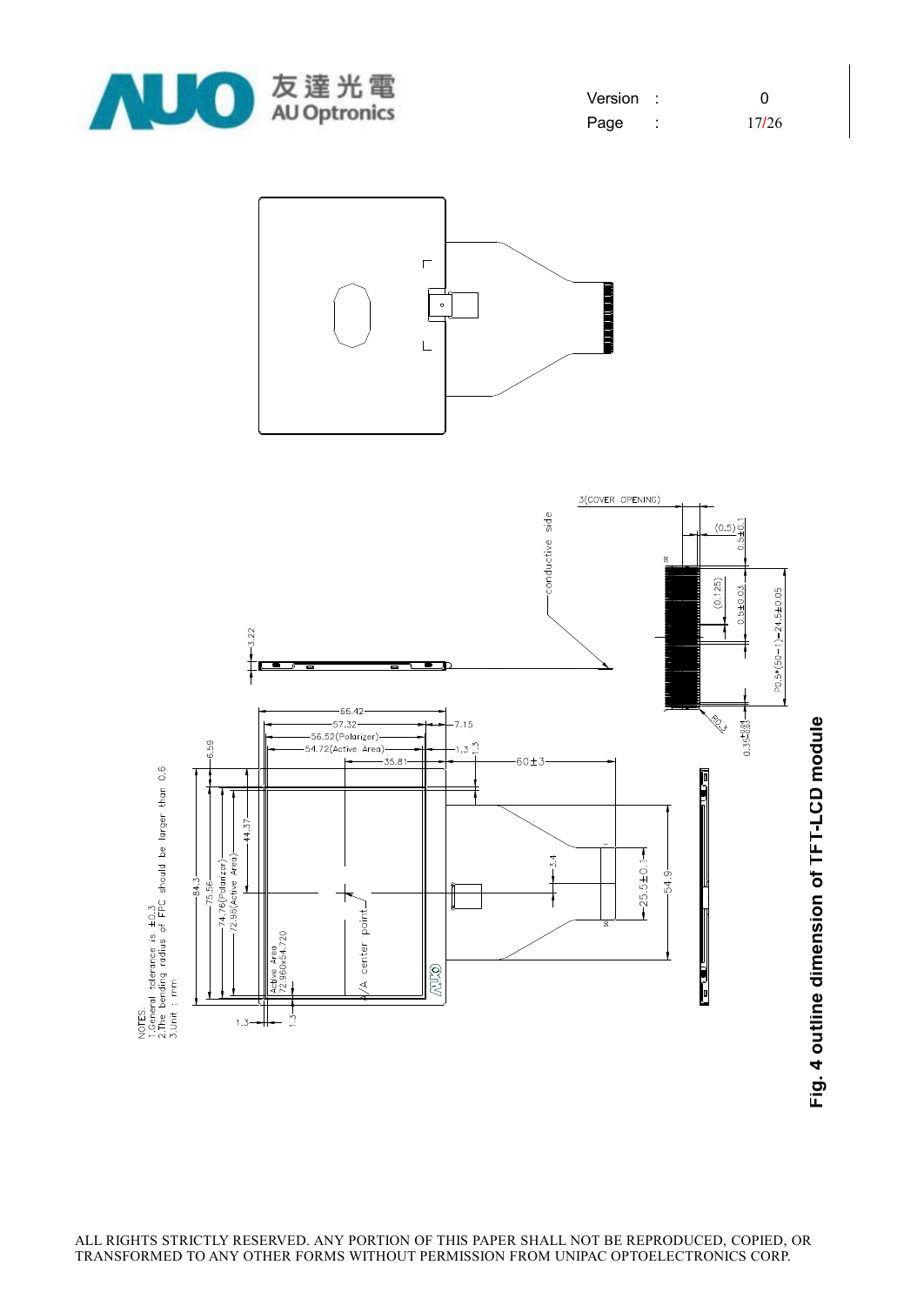![](_page_18_Picture_0.jpeg)

| Version | O     |
|---------|-------|
| Page    | 18/26 |

![](_page_18_Figure_2.jpeg)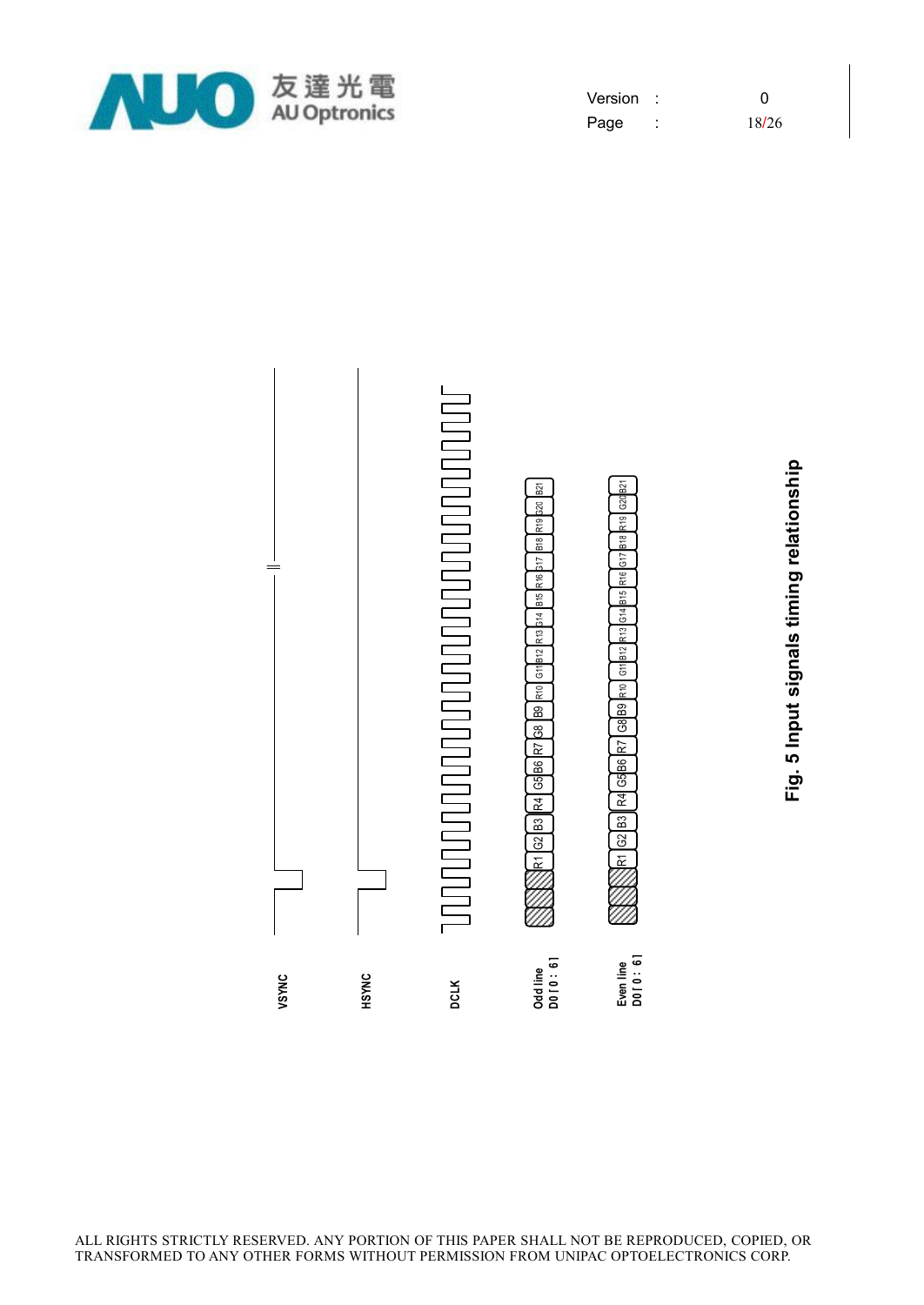![](_page_19_Picture_0.jpeg)

| Version | ∩     |
|---------|-------|
| Page    | 19/26 |

![](_page_19_Figure_2.jpeg)

**Fig. 6 In p ut Vertic al Timin g**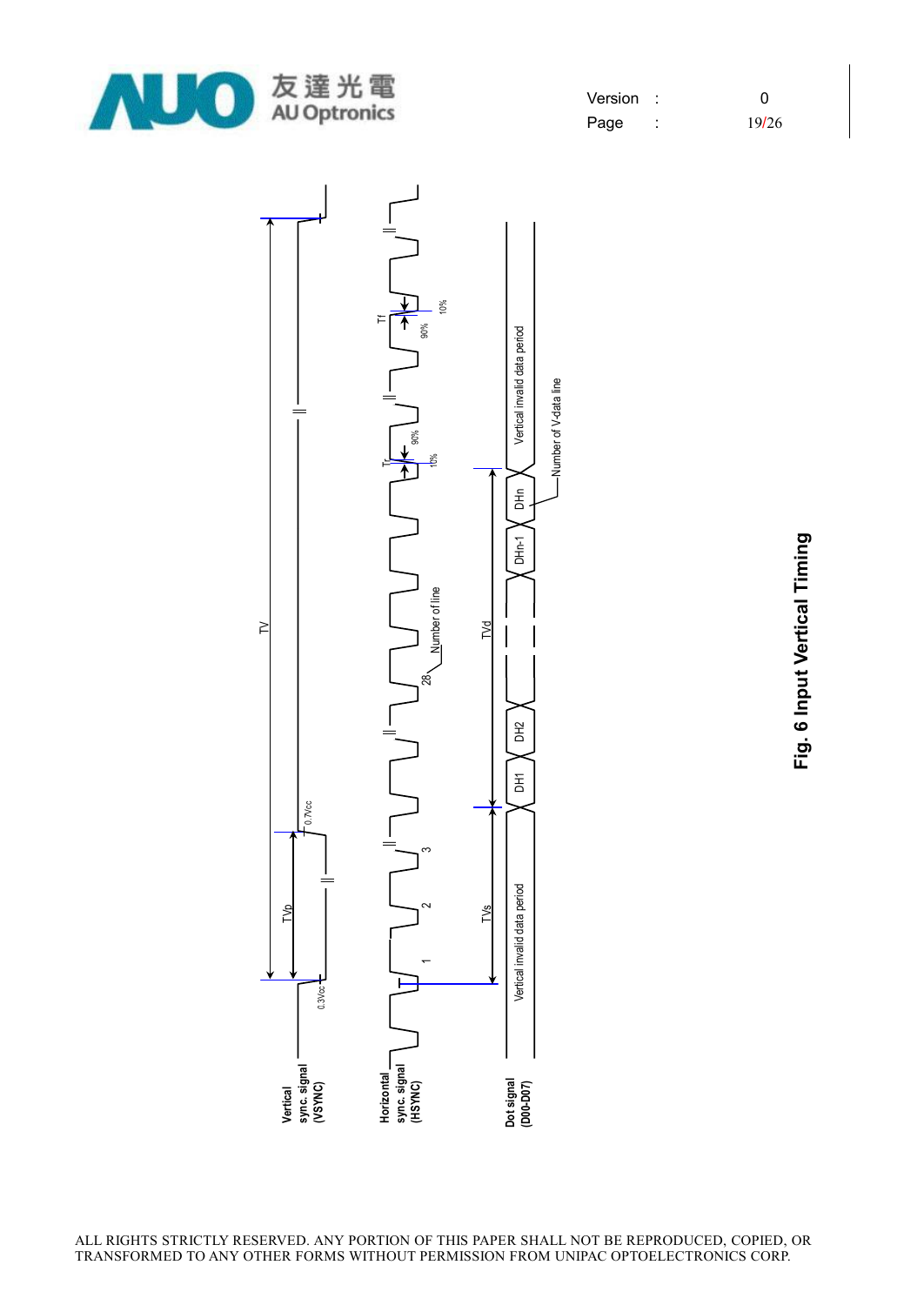![](_page_20_Picture_0.jpeg)

| Version |       |
|---------|-------|
| Page    | 20/26 |

![](_page_20_Figure_2.jpeg)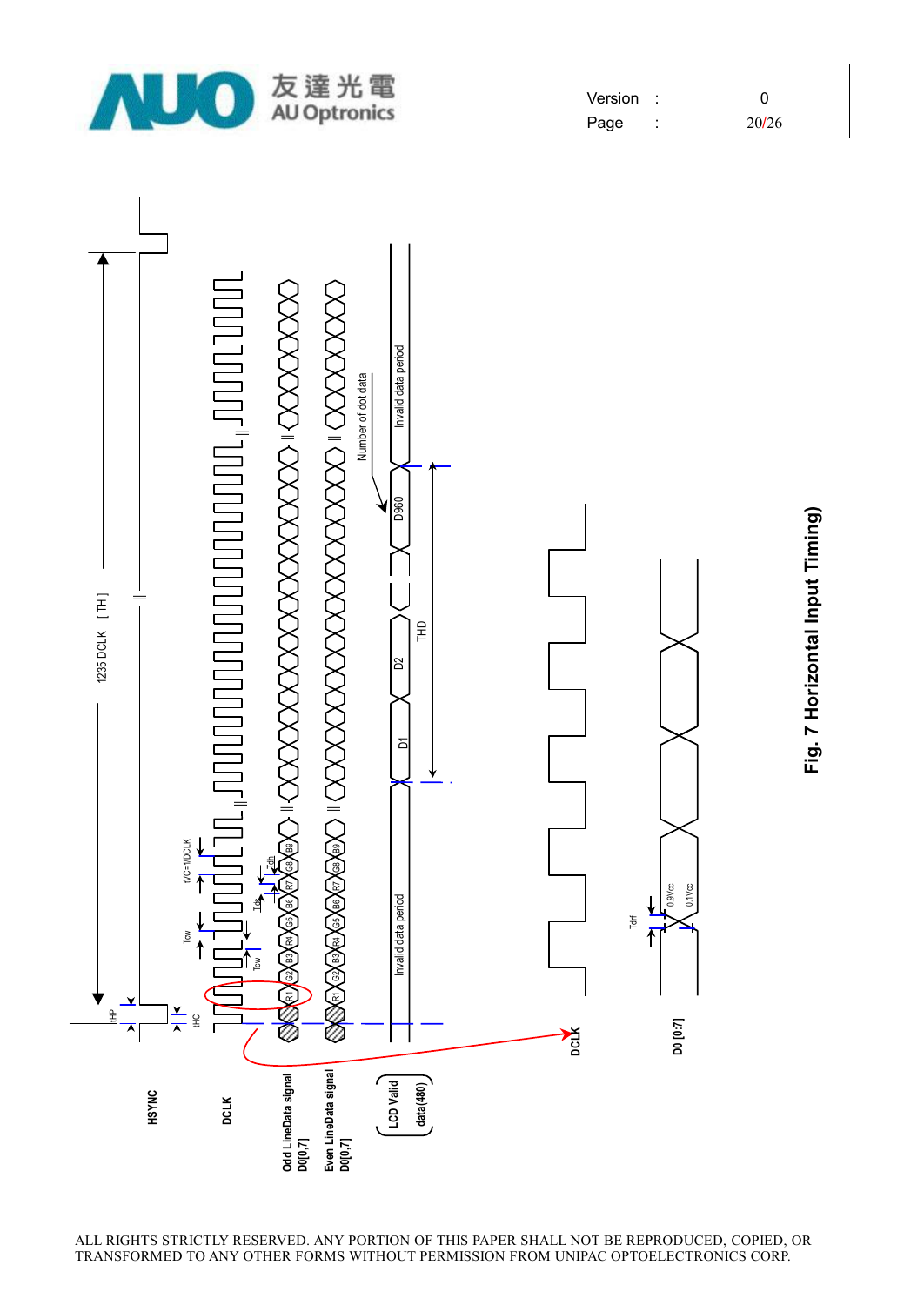![](_page_21_Figure_0.jpeg)

Version : 0 Page : 21/26

> **Fig. 8 E xtra ctio n of dis pla y d ata fro m m e m ory to p a n el**

ALL RIGHTS STRICTLY RESERVED. ANY PORTION OF THIS PAPER SHALL NOT BE REPRODUCED, COPIED, OR TRANSFORMED TO ANY OTHER FORMS WITHOUT PERMISSION FROM UNIPAC OPTOELECTRONICS CORP.

VGA Memory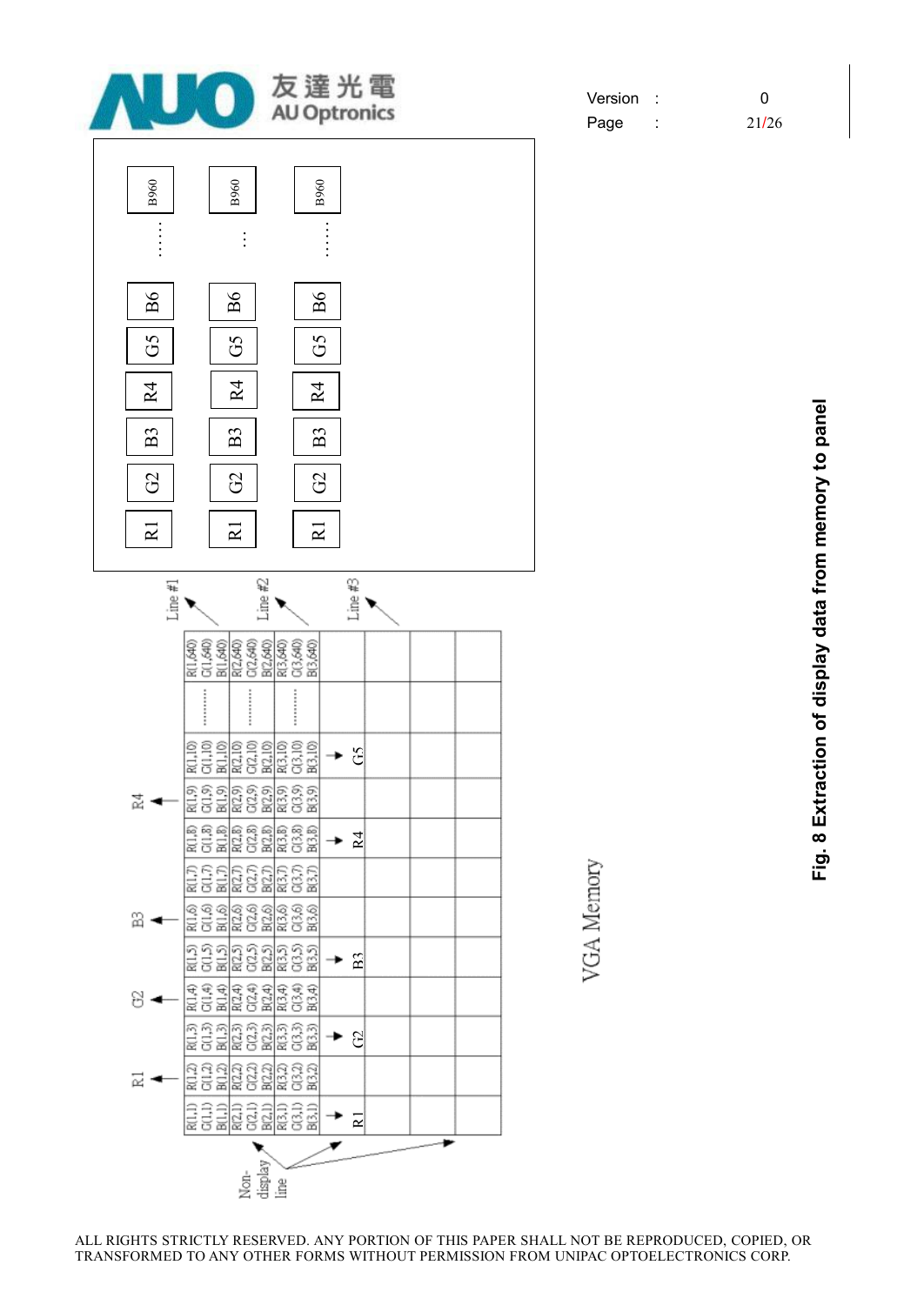![](_page_22_Picture_0.jpeg)

| Version | ∩     |
|---------|-------|
| Page    | 22/26 |

![](_page_22_Figure_2.jpeg)

o<br>Ep. Hsync, Vsync, D ata, D C Lk re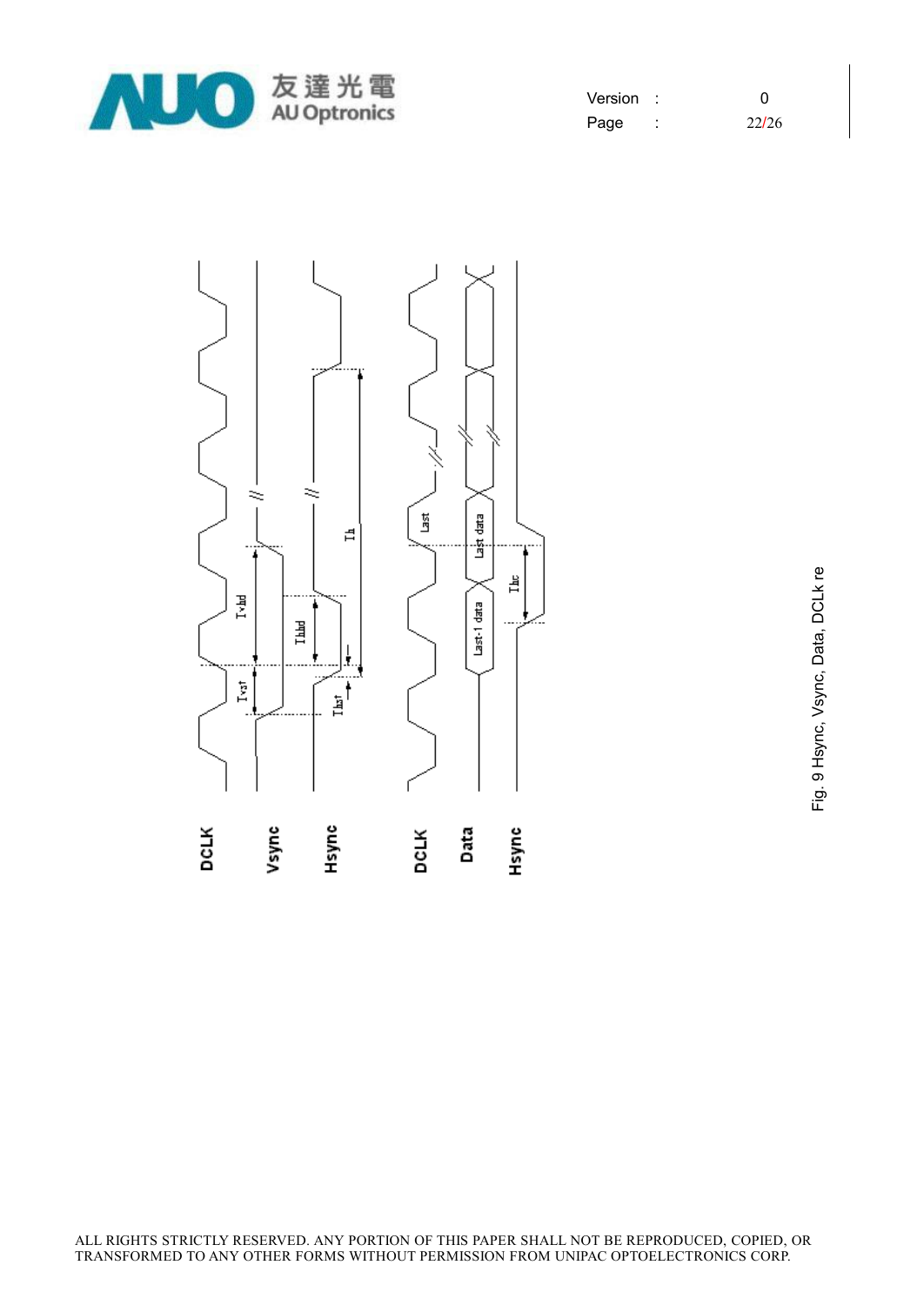![](_page_23_Figure_0.jpeg)

![](_page_23_Figure_3.jpeg)

Note: Application circuit for using internal V<sub>GH</sub> & V<sub>GL</sub>, LED backlight driving function of drive IC

**Fig. 10 Typical application circuit**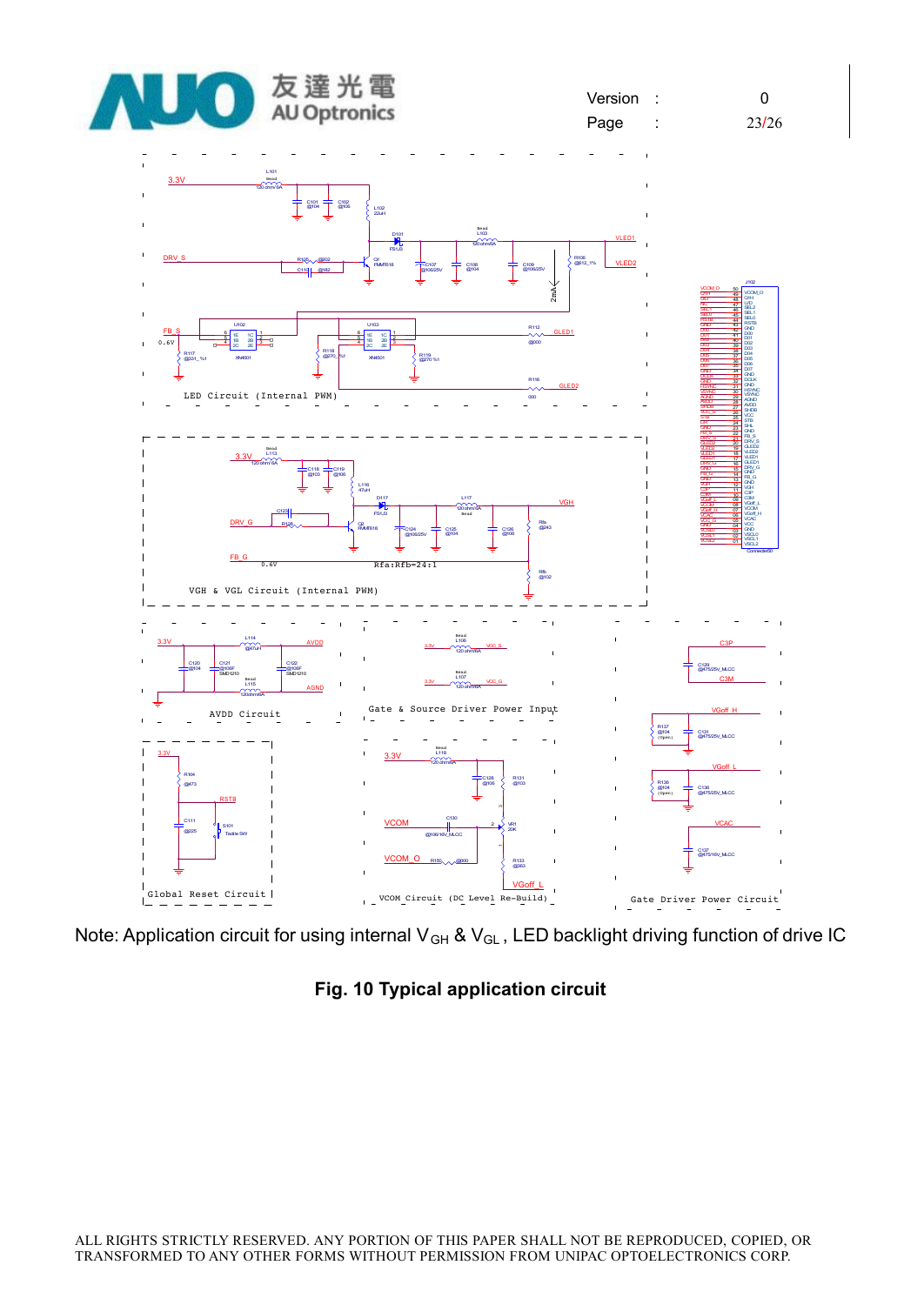![](_page_24_Picture_0.jpeg)

![](_page_24_Figure_2.jpeg)

Note: Application circuit for only using internal V<sub>GH</sub> & V<sub>GL</sub> driving function of drive IC. Customer provides private LED driving circuit.

## **Fig. 11 Application circuit for LED driving circuit unused**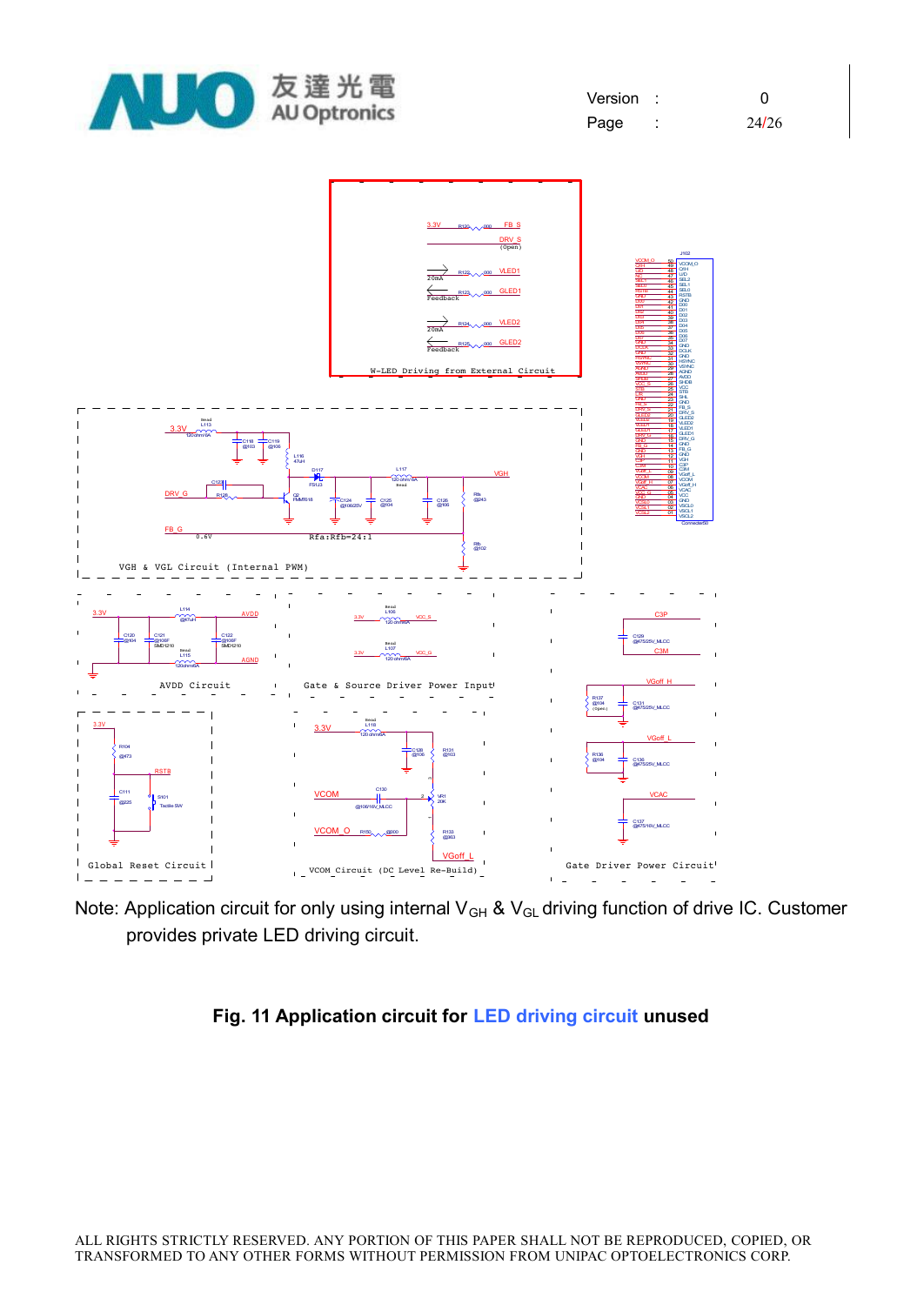![](_page_25_Figure_0.jpeg)

Note: Application circuit for only using internal LED driving function of drive IC. Customer provides private  $V_{GH}$  &  $V_{GL}$  driving circuit.

### **Fig. 12 Application circuit for VGH & VGL driving circuit unused**